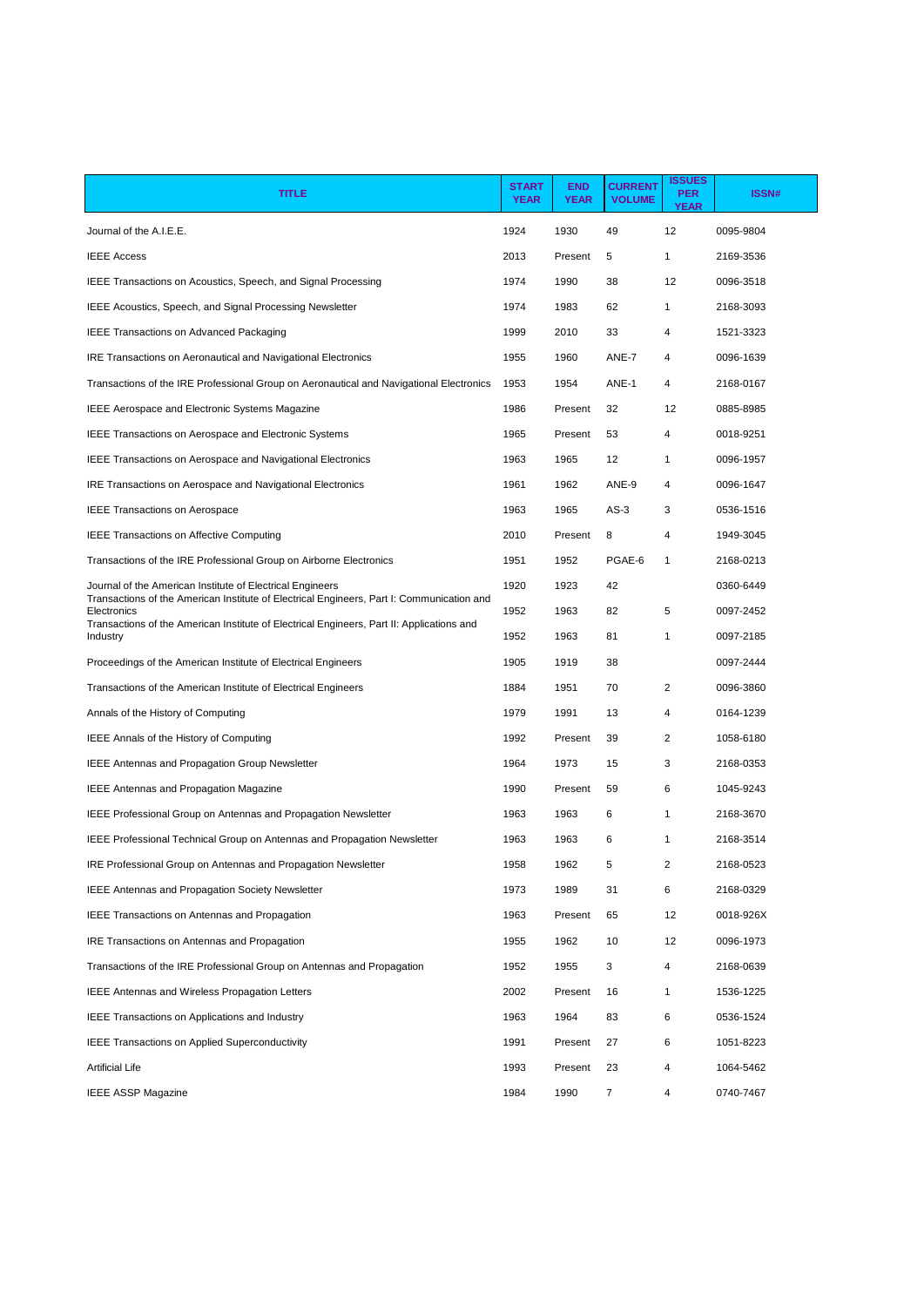| AT&T Bell Laboratories Technical Journal                                         | 1984 | 1984    | 63             |              | 0748-612X |
|----------------------------------------------------------------------------------|------|---------|----------------|--------------|-----------|
| AT&T Technical Journal                                                           | 1985 | 1996    | 75             |              | 8756-2324 |
| <b>IEEE Audio and Electroacoustics Newsletter</b>                                | 1970 | 1973    | 27             | $\mathbf{1}$ | 2168-3069 |
| <b>IEEE Transactions on Audio and Electroacoustics</b>                           | 1966 | 1973    | 21             | 6            | 0018-9278 |
| <b>IEEE Transactions on Audio</b>                                                | 1963 | 1965    | AU-13          | 6            | 0096-1620 |
| <b>IRE Transactions on Audio</b>                                                 | 1955 | 1962    | AU-10          | 6            | 0096-1981 |
| Newsletter of the IRE Professional Group on Audio                                | 1950 | 1952    | 3              | $\mathbf{1}$ | 2168-3026 |
| IEEE Transactions on Audio, Speech, and Language Processing                      | 2006 | 2013    | 21             | 10           | 1558-7916 |
| IEEE/ACM Transactions on Audio, Speech, and Language Processing                  | 2014 | Present | 25             | $\mathbf{1}$ | 2329-9290 |
| Transactions of the IRE Professional Group on Audio                              | 1953 | 1955    | $AU-3$         | 6            | 2168-2976 |
| <b>IEEE Transactions on Automatic Control</b>                                    | 1963 | Present | 62             | 12           | 0018-9286 |
| <b>IRE Transactions on Automatic Control</b>                                     | 1956 | 1962    | 7              | 5            | 0096-199X |
| IEEE/CAA Journal of Automatica Sinica                                            | 2014 | Present | 4              |              | 2329-9266 |
| <b>IEEE Transactions on Automation Science and Engineering</b>                   | 2004 | Present | 14             | 4            | 1545-5955 |
| <b>IEEE Transactions on Autonomous Mental Development</b>                        | 2009 | 2015    | $\overline{7}$ | 4            | 1943-0604 |
| <b>Bell Labs Technical Journal</b>                                               | 1996 | Present | 20             | 4            | 1089-7089 |
| The Bell System Technical Journal                                                | 1922 | 1983    | 62             |              | 0005-8580 |
| <b>IEEE Transactions on Big Data</b>                                             | 2015 | Present | 3              | 4            | 2332-7790 |
| IEEE Transactions on Bio-medical Electronics                                     | 1963 | 1963    | 10             | 4            | 0096-0616 |
| <b>IRE Transactions on Bio-Medical Electronics</b>                               | 1961 | 1962    | 9              | 4            | 0096-1884 |
| <b>IEEE Journal of Biomedical and Health Informatics</b>                         | 2013 | Present | 21             | 6            | 2168-2194 |
| <b>IEEE Transactions on Biomedical Circuits and Systems</b>                      | 2007 | Present | 11             | 6            | 1932-4545 |
| <b>IEEE Reviews in Biomedical Engineering</b>                                    | 2008 | Present | 9              | $\mathbf{1}$ | 1937-3333 |
| <b>IEEE Transactions on Biomedical Engineering</b>                               | 1964 | Present | 64             | 12           | 0018-9294 |
| <b>IEEE Biometrics Compendium</b>                                                |      |         |                | $\mathbf{1}$ | 2159-4244 |
| <b>IET Biometrics</b>                                                            | 2012 | Present | 6              | $\mathbf{1}$ | 2047-4938 |
| <b>IEEE Transactions on Broadcast and Television Receivers</b>                   | 1963 | 1974    | <b>BTR-20</b>  | 4            | 0018-9308 |
| <b>IRE Transactions on Broadcast and Television Receivers</b>                    | 1955 | 1962    | BTR-8          | 3            | 0096-1655 |
| Transactions of the IRE Professional Group on Broadcast and Television Receivers | 1952 | 1954    | PGBTR-8 4      |              | 2168-1619 |
| IRE Transactions on Broadcast Transmission Systems                               | 1955 | 1958    | PGBTS-12 3     |              | 0099-6866 |
| <b>IEEE Transactions on Broadcasting</b>                                         | 1963 | Present | 63             | 4            | 0018-9316 |
| <b>IRE Transactions on Broadcasting</b>                                          | 1959 | 1962    | BC-8           | $\mathbf{1}$ | 0096-1663 |
| IEEE Transactions on Cable Television                                            | 1976 | 1980    | CATV-5         | 4            | 0147-3204 |
| <b>Chinese Journal of Electronics</b>                                            | 2015 | Present | 26             |              | 1022-4653 |
| <b>IEEE Transactions on Circuit Theory</b>                                       | 1963 | 1973    | 20             | 6            | 0018-9324 |
| <b>IRE Transactions on Circuit Theory</b>                                        | 1953 | 1962    | 9              | 4            | 0096-2007 |
| Transactions of the IRE Professional Group on Circuit Theory                     | 1952 | 1954    | $CT-1$         | 3            | 0197-6389 |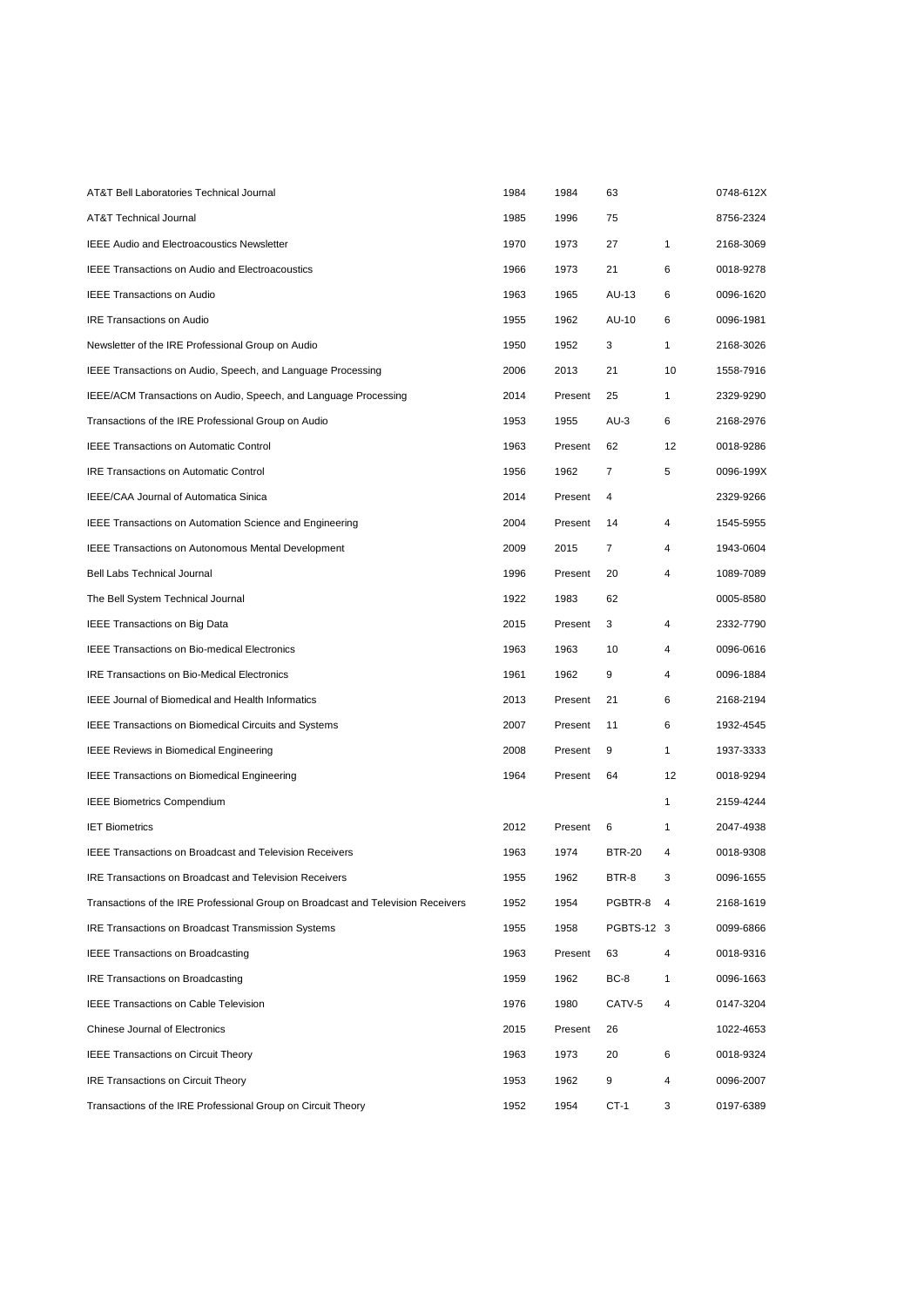| IEEE Circuits & Systems Magazine                                                                                                       | 1979         | 1984               | 6                    |        | 0163-6812 |
|----------------------------------------------------------------------------------------------------------------------------------------|--------------|--------------------|----------------------|--------|-----------|
| <b>IEEE Circuits and Devices Magazine</b>                                                                                              | 1985         | 2006               | 22                   | 6      | 8755-3996 |
| IEEE Transactions on Circuits and Systems for Video Technology                                                                         | 1991         | Present            | 27                   | 12     | 1051-8215 |
| IEEE Transactions on Circuits and Systems I: Fundamental Theory and Applications                                                       | 1992         | 2003               | 50                   | 12     | 1057-7122 |
| IEEE Transactions on Circuits and Systems I: Regular Papers                                                                            | 2004         | Present            | 64                   | 12     | 1549-8328 |
| IEEE Transactions on Circuits and Systems II: Analog and Digital Signal Processing                                                     | 1992         | 2003               | 50                   | 12     | 1057-7130 |
| IEEE Transactions on Circuits and Systems II: Express Briefs                                                                           | 2004         | Present            | 64                   | 12     | 1549-7747 |
| <b>IEEE Circuits and Systems Magazine</b>                                                                                              | 2001         | Present            | 17                   | 4      | 1531-636X |
| <b>IEEE Transactions on Circuits and Systems</b>                                                                                       | 1974         | 1991               | 38                   | 12     | 0098-4094 |
| IET Circuits, Devices & Systems                                                                                                        | 2007         | Present            | 11                   | 6      | 1751-858X |
| IEE Proceedings - Circuits, Devices and Systems                                                                                        | 1994         | 2006               | 153                  | 6      | 1350-2409 |
| IEE Proceedings G - Circuits, Devices and Systems                                                                                      | 1989         | 1993               | 140                  | 6      | 0956-3768 |
| <b>IEEE Cloud Computing</b>                                                                                                            | 2014         | Present            | 4                    |        | 2325-6095 |
| <b>IEEE Transactions on Cloud Computing</b>                                                                                            | 2013         | Present            | 5                    | 2      | 2168-7161 |
| <b>IEEE Transactions on Cognitive and Developmental Systems</b><br><b>IEEE Transactions on Cognitive Communications and Networking</b> | 2016<br>2015 | Present<br>Present | 9<br>3               | 4<br>4 | 2379-8920 |
| Journal of Cognitive Neuroscience                                                                                                      | 1989         | Present            | 29                   | 12     | 0898-929X |
| <b>IEEE Transactions on Communication and Electronics</b>                                                                              | 1964         | 1964               | 83                   | 5      | 0536-1532 |
| <b>IEEE Transactions on Communication Technology</b>                                                                                   | 1964         | 1971               | 19                   | 6      | 0018-9332 |
| Journal of Communications and Networks                                                                                                 | 1999         | Present            | 19                   |        | 1229-2370 |
| <b>Communications Engineer</b>                                                                                                         | 2003         | 2007               | 5                    | 6      | 1479-8352 |
| <b>IEEE Communications Letters</b>                                                                                                     | 1997         | Present            | 21                   | 12     | 1089-7798 |
| <b>IEEE Communications Magazine</b>                                                                                                    | 1979         | Present            | 55                   | 12     | 0163-6804 |
| <b>Communications Society</b>                                                                                                          | 1973         | 1976               | 14                   | 6      | 0094-5579 |
| <b>IEEE Communications Society Magazine</b>                                                                                            | 1977         | 1978               | 16                   | 6      | 0148-9615 |
| <b>IEEE Communications Standards Magazine</b>                                                                                          | 2017         | Present            | 1                    |        | 2471-2825 |
| <b>IEEE Communications Surveys &amp; Tutorials</b><br><b>IEEE Communications Surveys</b>                                               | 2000<br>1998 | Present<br>1999    | 19<br>$\overline{2}$ | 4      | 1553-877X |
| <b>IEEE Transactions on Communications Systems</b>                                                                                     | 1963         | 1964               | 12                   | 2      | 0096-1965 |
| <b>IRE Transactions on Communications Systems</b>                                                                                      | 1956         | 1962               | 10                   | 4      | 0096-2244 |
| Transactions of the IRE Professional Group on Communications Systems                                                                   | 1953         | 1955               | 3                    | 1      | 0277-6243 |
| China Communications                                                                                                                   | 2013         | Present            | 14                   |        | 1673-5447 |
| <b>IEE Proceedings - Communications</b>                                                                                                | 1994         | 2006               | 153                  | 6      | 1350-2425 |
| <b>IEEE Transactions on Communications</b>                                                                                             | 1972         | Present            | 65                   | 12     | 0090-6778 |
| <b>IET Communications</b>                                                                                                              | 2007         | Present            | 11                   | 18     | 1751-8628 |
| Communications, Radar and Signal Processing, IEE Proceedings F                                                                         | 1980         | 1988               | 135                  |        | 0143-7070 |
| IEE Proceedings I - Communications, Speech and Vision                                                                                  | 1989         | 1993               | 140                  | 6      | 0956-3776 |
| <b>IEEE Transactions on Component Parts</b>                                                                                            | 1963         | 1965               | 12                   | 1      | 0097-6601 |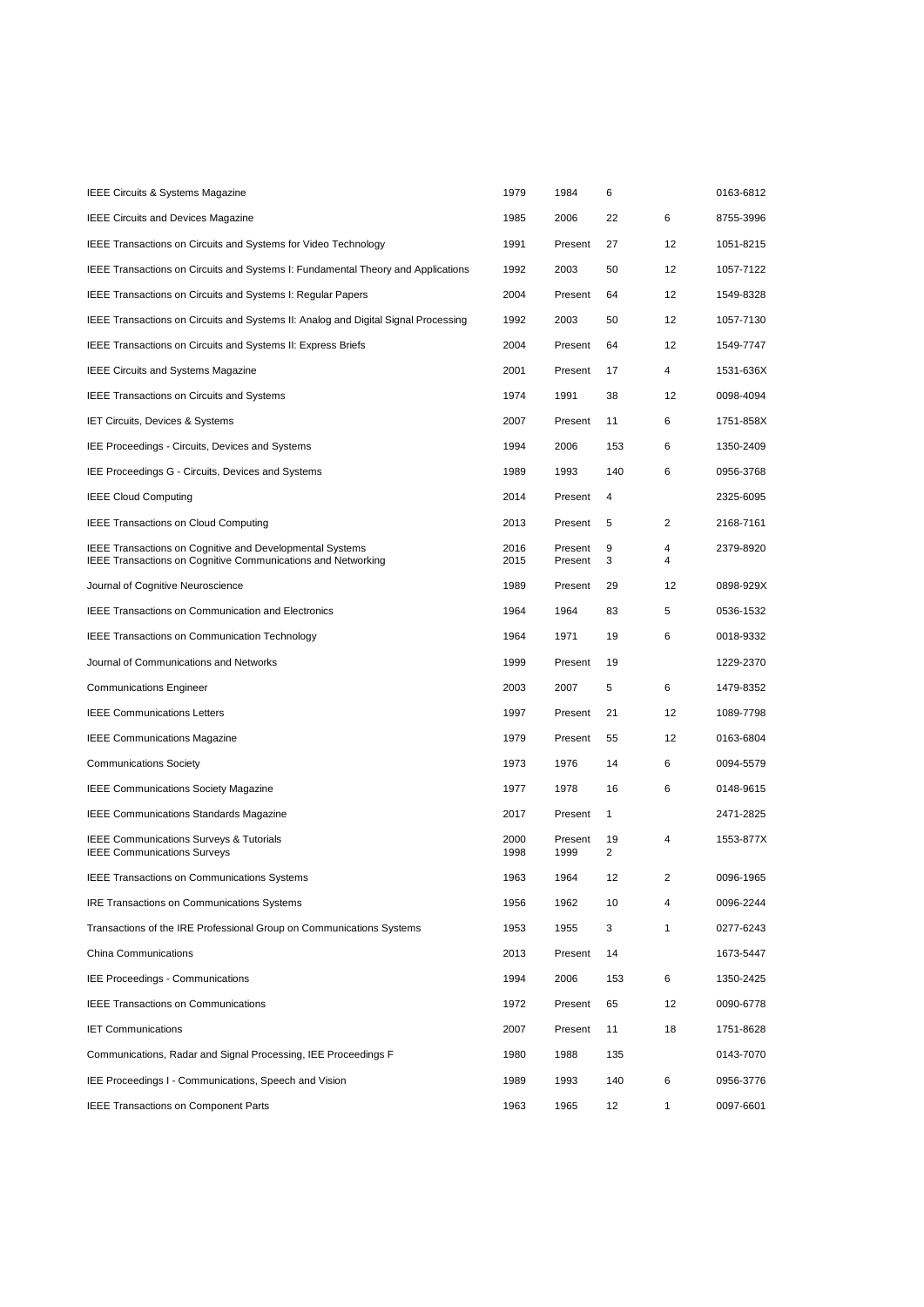| <b>IRE Transactions on Component Parts</b>                                       | 1955 | 1962    | 9            | 4  | 0096-2422 |
|----------------------------------------------------------------------------------|------|---------|--------------|----|-----------|
| Transactions of the IRE Professional Group on Component Parts                    | 1954 | 1954    | 2            | 1  | 2168-1686 |
| IEEE Transactions on Components and Packaging Technologies                       | 1999 | 2010    | 33           | 4  | 1521-3331 |
| IEEE Transactions on Components, Hybrids, and Manufacturing Technology           | 1978 | 1993    | 16           | 8  | 0148-6411 |
| IEEE Transactions on Components, Packaging and Manufacturing Technology          | 2011 | Present | 7            | 12 | 2156-3950 |
| IEEE Transactions on Components, Packaging, and Manufacturing Technology: Part A | 1994 | 1998    | 21           | 4  | 1070-9886 |
| IEEE Transactions on Components, Packaging, and Manufacturing Technology: Part B | 1994 | 1998    | 21           | 4  | 1070-9894 |
| IEEE Transactions on Components, Packaging, and Manufacturing Technology: Part C | 1996 | 1998    | 21           | 4  | 1083-4400 |
| IEEE/ACM Transactions on Computational Biology and Bioinformatics                | 2004 | Present | 14           | 4  | 1545-5963 |
| <b>IEEE Transactions on Computational Imaging</b>                                | 2015 | Present | 3            | 4  | 2333-9403 |
| IEEE Transactions on Computational Intelligence and AI in Games                  | 2009 | Present | 9            | 4  | 1943-068X |
| <b>IEEE Computational Intelligence Magazine</b>                                  | 2006 | Present | 12           | 4  | 1556-603X |
| <b>IEEE Computational Science and Engineering</b>                                | 1994 | 1998    | 5            | 4  | 1070-9924 |
| <b>IEEE Transactions on Computational Social Systems</b>                         | 2014 | Present | 4            |    | 2329-924X |
| Computer                                                                         | 1970 | Present | 50           | 12 | 0018-9162 |
| <b>IEEE Computer Applications in Power</b>                                       | 1988 | 2002    | 15           | 4  | 0895-0156 |
| <b>IEEE Computer Architecture Letters</b>                                        | 2002 | Present | 15           | 2  | 1556-6056 |
| <b>IEEE Computer Graphics and Applications</b>                                   | 1981 | Present | 38           | 6  | 0272-1716 |
| Computer Music Journal                                                           | 1999 | Present | 41           | 4  | 0148-9267 |
| <b>IET Computer Vision</b>                                                       | 2007 | Present | 11           | 6  | 1751-9632 |
| IEEE Transactions on Computer-Aided Design of Integrated Circuits and Systems    | 1982 | Present | 36           | 12 | 0278-0070 |
| Computer-Aided Engineering Journal                                               | 1983 | 1991    | 8            | 6  | 0263-9327 |
| <b>IET Computers &amp; Digital Techniques</b>                                    | 2007 | Present | 11           | 6  | 1751-8601 |
| Computers and Digital Techniques, IEE Journal on                                 | 1978 | 1979    | 2            |    | 0140-1335 |
| IEE Proceedings - Computers and Digital Techniques                               | 1994 | 2006    | 153          | 6  | 1350-2387 |
| IEE Proceedings E - Computers and Digital Techniques                             | 1980 | 1993    | 140          |    | 0143-7062 |
| <b>IEEE Transactions on Computers</b>                                            | 1968 | Present | 66           | 12 | 0018-9340 |
| Computing & Control Engineering Journal                                          | 1990 | 2007    | 18           | 6  | 0956-3385 |
| Computing in Science & Engineering                                               | 1999 | Present | 19           | 6  | 1521-9615 |
| <b>IEEE Concurrency</b>                                                          | 1997 | 2000    | 8            | 4  | 1092-3063 |
| <b>IEEE Consumer Electronics Magazine</b>                                        | 2012 | Present | 6            | 4  | 2162-2248 |
| <b>IEEE Transactions on Consumer Electronics</b>                                 | 1975 | Present | 62           | 4  | 0098-3063 |
| Control & Automation                                                             | 2007 | 2007    | 18           | 4  | 0956-3385 |
| <b>IEEE Transactions on Control of Network Systems</b>                           | 2014 | Present | 4            |    | 2325-5870 |
| <b>IEEE Control Systems Letters</b>                                              | 2017 | Present | $\mathbf{1}$ |    | 2475-1456 |
| <b>IEEE Control Systems Magazine</b>                                             | 1981 | 1990    | 10           | 6  | 0272-1708 |
| IEEE Transactions on Control Systems Technology                                  | 1993 | Present | 25           | 6  | 1063-6536 |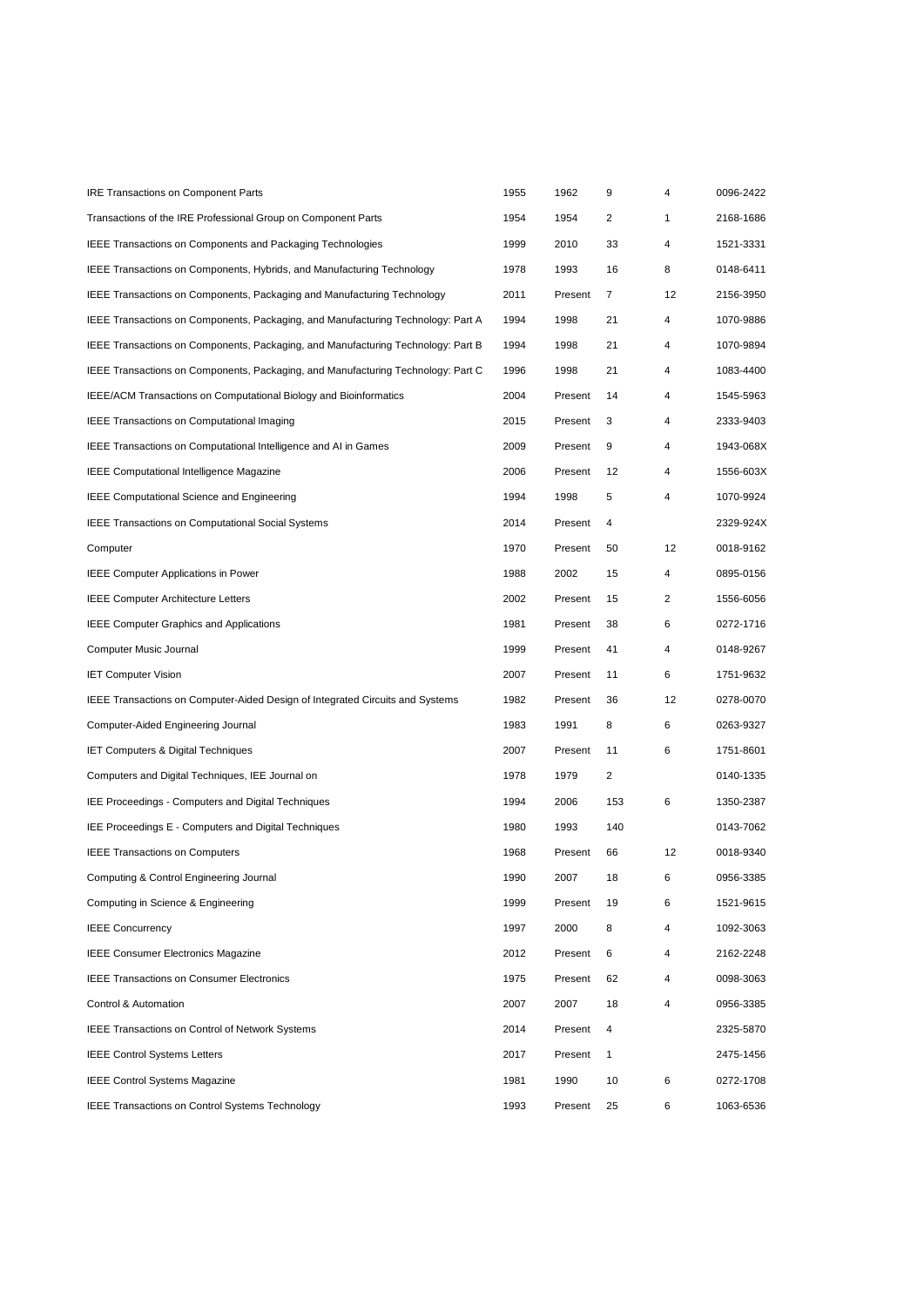| <b>IEEE Control Systems</b>                                                                                                                                    | 1991         | Present      | 37       | 6  | 1066-033X |
|----------------------------------------------------------------------------------------------------------------------------------------------------------------|--------------|--------------|----------|----|-----------|
| IET Control Theory & Applications                                                                                                                              | 2007         | Present      | 11       | 18 | 1751-8644 |
| IEE Proceedings - Control Theory and Applications                                                                                                              | 1994         | 2006         | 153      | 6  | 1350-2379 |
| IEE Proceedings D - Control Theory and Applications                                                                                                            | 1980         | 1993         | 140      | 6  | 0143-7054 |
| <b>IEEE CSIT Newsletter</b>                                                                                                                                    | 1972         | 1976         | 4        | 4  | 0364-7188 |
| IET Cyber-Physical Systems: Theory & Applications                                                                                                              | 2016         | Present      | 2        |    | 2398-3396 |
| <b>IEEE Transactions on Cybernetics</b>                                                                                                                        | 2013         | Present      | 47       | 12 | 2168-2267 |
| IEEE Transactions on Dependable and Secure Computing                                                                                                           | 2004         | Present      | 14       | 4  | 1545-5971 |
| IEEE Design & Test of Computers                                                                                                                                | 1984         | 2012         | 29       | 6  | 0740-7475 |
| <b>IEEE Design &amp; Test</b>                                                                                                                                  | 2013         | Present      | 34       | 6  | 2168-2356 |
| Design Issues                                                                                                                                                  | 2000         | Present      | 33       | 4  | 0747-9360 |
| <b>IEEE Transactions on Device and Materials Reliability</b>                                                                                                   | 2001         | Present      | 17       | 4  | 1530-4388 |
| <b>IEEE Transactions on Dielectrics and Electrical Insulation</b>                                                                                              | 1994         | Present      | 24       | 6  | 1070-9878 |
| Journal of Display Technology                                                                                                                                  | 2005         | Present      | 12       | 12 | 1551-319X |
| <b>IEEE Distributed Systems Online</b>                                                                                                                         | 2004         | 2008         | 9        | 12 | 1541-4922 |
| <b>IEEE Transactions on Education</b>                                                                                                                          | 1963         | Present      | 60       | 4  | 0018-9359 |
| <b>IRE Transactions on Education</b>                                                                                                                           | 1958         | 1962         | $E-5$    | 3  | 0893-7141 |
| Electric Power Applications, IEE Journal on                                                                                                                    | 1978         | 1979         | 2        |    | 0140-1327 |
| IEE Proceedings - Electric Power Applications                                                                                                                  | 1994         | 2006         | 153      | 6  | 1350-2352 |
| IEE Proceedings B - Electric Power Applications                                                                                                                | 1980         | 1993         | 140      | 6  | 0143-7038 |
| <b>IET Electric Power Applications</b>                                                                                                                         | 2007         | Present      | 11       | 9  | 1751-8660 |
| Canadian Journal of Electrical and Computer Engineering                                                                                                        | 1988         | Present      | 40       | 4  | 0840-8688 |
| <b>Electrical Engineering</b>                                                                                                                                  | 1931         | 1963         | 82       | 12 | 0095-9197 |
| Canadian Electrical Engineering Journal                                                                                                                        | 1976         | 1988         | 13       |    | 0700-9216 |
| Electrical Engineers - Part I: General, Journal of the Institution of<br>Electrical Engineers - Part II: Power Engineering, Journal of the Institution of      | 1941<br>1941 | 1948<br>1948 | 95<br>95 |    |           |
| Electrical Engineers - Part IIA: Automatic Regulators and Servo Mechanisms, Journal of<br>the Institution of                                                   | 1947         | 1947         | 94       |    |           |
| Electrical Engineers - Part III: Communication Engineering, including the Proceedings of                                                                       |              |              |          |    |           |
| the Wireless Section of the Institution, Journal of the Institution of<br>Electrical Engineers - Part III: Radio and Communication Engineering, Journal of the | 1941         | 1944         | 91       |    |           |
| Institution of                                                                                                                                                 | 1945         | 1948         | 95       |    |           |
| Electrical Engineers - Part IIIA: Radiocommunication, Journal of the Institution of                                                                            | 1947         | 1947         | 94       |    |           |
| Electrical Engineers - Part IIIA: Radiolocation, Journal of the Institution of<br>Electrical Engineers, Journal of the Institution of                          | 1946<br>1889 | 1946<br>1963 | 93<br>9  |    |           |
|                                                                                                                                                                |              |              |          |    |           |
| Electrical Engineers, Proceedings of the Institution of                                                                                                        | 1963         | 1979         | 126      |    | 0020-3270 |
| <b>IEEE Electrical Insulation Magazine</b>                                                                                                                     | 1985         | Present      | 33       | 6  | 0883-7554 |
| <b>IEEE Transactions on Electrical Insulation</b>                                                                                                              | 1965         | 1993         | 28       | 6  | 0018-9367 |
| <b>IET Electrical Systems in Transportation</b>                                                                                                                | 2011         | Present      | 7        | 4  | 2042-9738 |
| <b>IEEE Electrification Magazine</b>                                                                                                                           | 2013         | Present      | 5        | 4  | 2325-5897 |
| <b>IEEE Electromagnetic Compatibility Magazine</b>                                                                                                             | 2012         | Present      | 5        |    | 2162-2264 |
| <b>IEEE Transactions on Electromagnetic Compatibility</b>                                                                                                      | 1964         | Present      | 59       | 6  | 0018-9375 |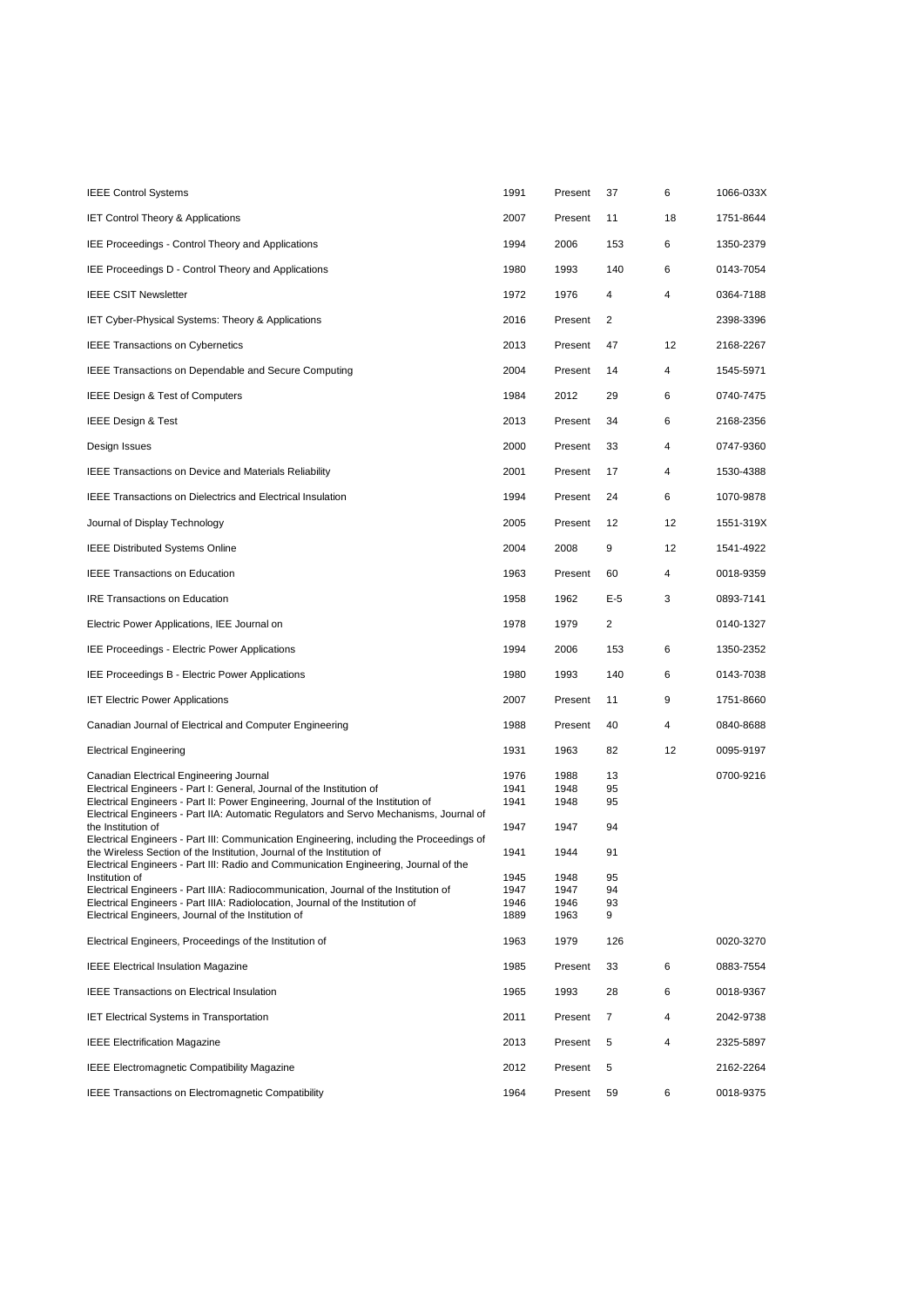| IEEE Journal of Electromagnetics, RF and Microwaves in Medicine and Biology                                                                                   | 2017         | Present            | 1      |        | 2469-7249 |
|---------------------------------------------------------------------------------------------------------------------------------------------------------------|--------------|--------------------|--------|--------|-----------|
| <b>IEEE Electron Device Letters</b>                                                                                                                           | 1980         | Present            | 38     | 12     | 0741-3106 |
| IEEE Journal of the Electron Devices Society                                                                                                                  | 2013         | Present            | 5      | 12     | 2168-6734 |
| <b>IEEE Transactions on Electron Devices</b>                                                                                                                  | 1963         | Present            | 64     | 12     | 0018-9383 |
| <b>IRE Transactions on Electron Devices</b>                                                                                                                   | 1955         | 1962               | 9      | 6      | 0096-2430 |
| Transactions of the IRE Professional Group on Electron Devices                                                                                                | 1952         | 1954               | ED-1   | 4      | 0197-6370 |
| Electronic and Radio Engineers, Journal of the Institution of                                                                                                 | 1985         | 1988               | 58     |        | 0267-1689 |
| Electronic and Radio Engineers, Proceedings of the Indian Division of the Institution of<br>Electronic and Radio Engineers, Proceedings of the Institution of | 1964<br>1964 | 1968<br>1970       | 6<br>8 |        |           |
| Electronic Circuits and Systems, IEE Journal on                                                                                                               | 1976         | 1979               | 3      |        | 0308-6984 |
| IEE Proceedings G - Electronic Circuits and Systems                                                                                                           | 1980         | 1988               | 135    | 6      | 0143-7089 |
| <b>IEEE Transactions on Electronic Computers</b>                                                                                                              | 1963         | 1967               | EC-16  | 6      | 0367-7508 |
| <b>IRE Transactions on Electronic Computers</b>                                                                                                               | 1955         | 1962               | EC-11  | 6      | 0367-9950 |
| Transactions of the I.R.E. Professional Group on Electronic Computers                                                                                         | 1952         | 1954               | $EC-3$ | 4      | 2168-1740 |
| <b>Electronic Systems News</b>                                                                                                                                | 1981         | 1988               | 1988   |        | 0265-0096 |
| Electronics                                                                                                                                                   | 2007         | 2007               | 5      |        | 1754-1778 |
| Electronics & Communication Engineering Journal                                                                                                               | 1989         | 2002               | 14     | 6      | 0954-0695 |
| <b>Electronics and Power</b>                                                                                                                                  | 1964         | 1987               | 33     |        | 0013-5127 |
| <b>Electronics Education</b>                                                                                                                                  | 1990         | 1990               | 1990   |        | 0957-2953 |
|                                                                                                                                                               |              |                    |        |        |           |
| <b>Electronics Letters</b>                                                                                                                                    | 1965         | Present            | 53     | 25     | 0013-5194 |
| IEEE Transactions on Electronics Packaging Manufacturing                                                                                                      | 1999         | 2010               | 33     | 2      | 1521-334X |
| Electronics Systems and Software                                                                                                                              | 2003         | 2007               | 5      | 6      | 1479-8336 |
| <b>IEEE Embedded Systems Letters</b>                                                                                                                          | 2009         | Present            | 9      | 4      | 1943-0663 |
| IEEE Journal on Emerging and Selected Topics in Circuits and Systems                                                                                          | 2011         | Present            | 7      | 4      | 2156-3357 |
| IEEE Journal of Emerging and Selected Topics in Power Electronics<br>IEEE Transactions on Emerging Topics in Computational Intelligence                       | 2013<br>2017 | Present<br>Present | 5<br>1 | 4<br>6 | 2168-6777 |
| IEEE Transactions on Emerging Topics in Computing                                                                                                             | 2013         | Present            | 5      | 4      | 2168-6750 |
| <b>IEEE Transactions on Energy Conversion</b>                                                                                                                 | 1986         | Present            | 32     | 4      | 0885-8969 |
| Engineering & Technology                                                                                                                                      | 2006         | Present            | 12     | 18     | 1750-9637 |
| Engineering in Medicine and Biology Magazine                                                                                                                  | 1982         | 1983               | 2      | 1      | 0278-0054 |
| <b>IEEE Engineering in Medicine and Biology Magazine</b>                                                                                                      | 1983         | 2010               | 29     | 6      | 0739-5175 |
| Engineering Management Journal                                                                                                                                | 1991         | Present            | 17     | 6      | 0960-7919 |
| <b>IEEE Engineering Management Review</b>                                                                                                                     | 1973         | Present            | 45     | 4      | 0360-8581 |
| <b>IEEE Transactions on Engineering Management</b>                                                                                                            | 1963         | Present            | 64     | 4      | 0018-9391 |
| <b>IRE Transactions on Engineering Management</b>                                                                                                             | 1955         | 1962               | EM-9   | 4      | 0096-2252 |
| Transactions of the IRE Professional Group on Engineering Management                                                                                          | 1954         | 1954               | PGEM-2 | 2      | 0276-1165 |
| Engineering Science and Education Journal                                                                                                                     | 1992         | 2002               | 11     | 6      | 0963-7346 |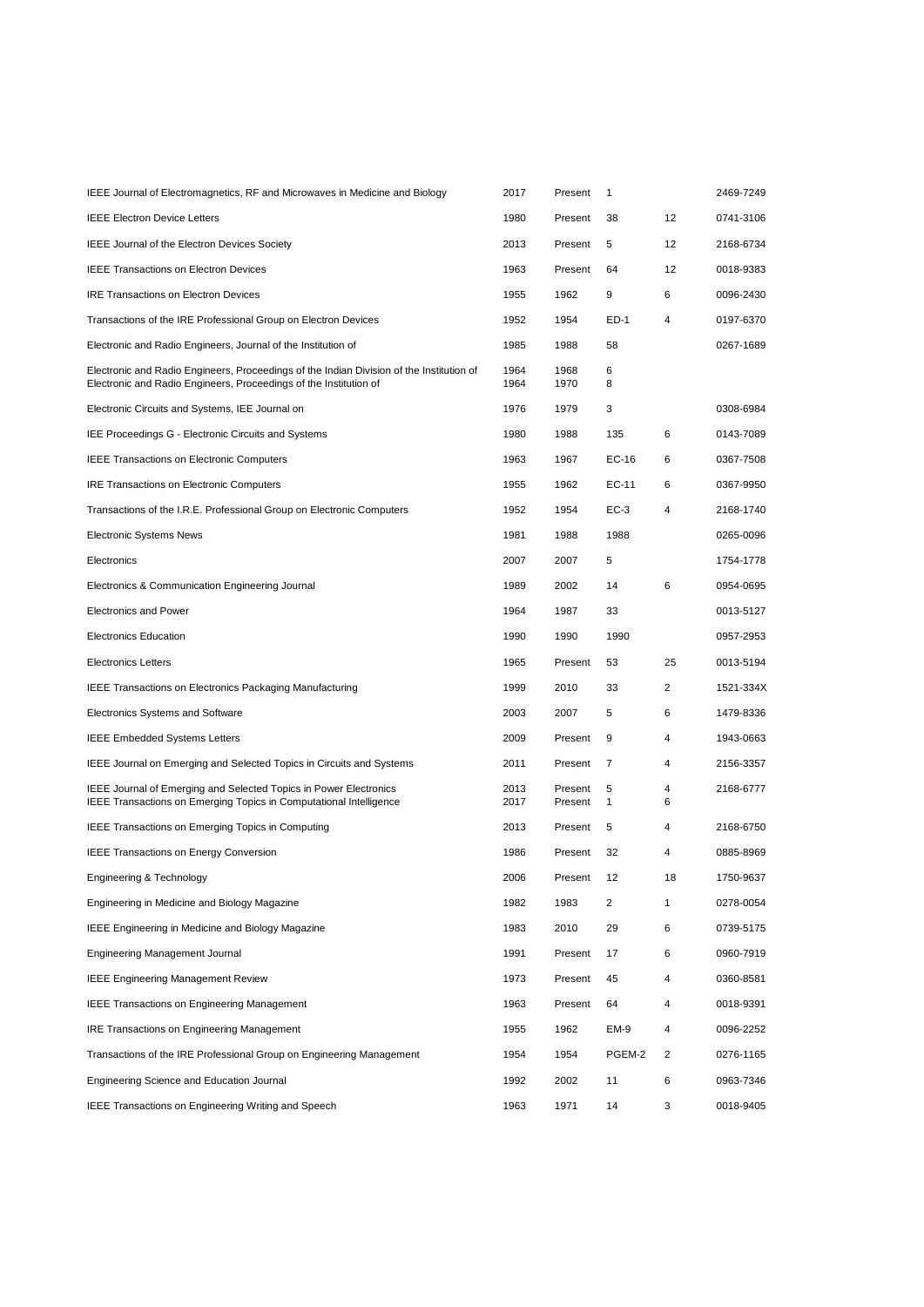| IRE Transactions on Engineering Writing and Speech                                | 1958 | 1962    | 5            | 1              | 0893-7869 |
|-----------------------------------------------------------------------------------|------|---------|--------------|----------------|-----------|
| <b>Evolutionary Computation</b>                                                   | 1993 | Present | 25           | 4              | 1063-6560 |
| IEEE Transactions on Evolutionary Computation                                     | 1997 | Present | 21           | 6              | 1089-778X |
| <b>IEEE Journal on Exploratory Solid-State Computational Devices and Circuits</b> | 2015 | Present | 3            | $\mathbf{1}$   | 2329-9231 |
| <b>IEEE Transactions on Fuzzy Systems</b>                                         | 1993 | Present | 25           | 6              | 1063-6706 |
| IET Generation, Transmission & Distribution                                       | 2007 | Present | 11           | 12             | 1751-8687 |
| IEE Proceedings C - Generation, Transmission and Distribution                     | 1980 | 1993    | 140          | 6              | 0143-7046 |
| IEE Proceedings - Generation, Transmission and Distribution                       | 1994 | 2006    | 153          | 6              | 1350-2360 |
| <b>IEEE Geoscience and Remote Sensing Letters</b>                                 | 2004 | Present | 14           | 12             | 1545-598X |
| <b>IEEE Geoscience and Remote Sensing Magazine</b>                                | 2013 | Present | 5            | 4              | 2473-2397 |
| <b>IEEE Transactions on Geoscience and Remote Sensing</b>                         | 1980 | Present | 55           | 12             | 0196-2892 |
| <b>IEEE Transactions on Geoscience Electronics</b>                                | 1963 | 1979    | 17           | 4              | 0018-9413 |
| <b>IEEE Transactions on Green Communications and Networking</b>                   | 2017 | Present | $\mathbf{1}$ | 6              | 2473-2400 |
| <b>IEEE Transactions on Haptics</b>                                               | 2008 | Present | 10           | 4              | 1939-1412 |
| <b>High Voltage</b>                                                               | 2016 | 2016    | $\mathbf{1}$ |                | 2397-7264 |
| <b>IEEE Transactions on Human Factors in Electronics</b>                          | 1963 | 1967    | HFE-8        | 4              | 0096-249X |
| <b>IRE Transactions on Human Factors in Electronics</b>                           | 1960 | 1962    | HFE-3        | 2              | 0099-4561 |
| <b>IEEE Transactions on Human-Machine Systems</b>                                 | 2013 | Present | 47           | 6              | 2168-2291 |
| IBM Journal of Research and Development                                           | 1957 | Present | 61           | 6              | 0018-8646 |
| <b>IBM Systems Journal</b>                                                        | 1962 | 2008    | 47           | 4              | 0018-8670 |
| <b>IEE Review</b>                                                                 | 1988 | 2006    | 52           | 12             | 0953-5683 |
| <b>IEEE Expert</b>                                                                | 1986 | 1997    | 12           | 6              | 0885-9000 |
| <b>IEEE Transactions on Vehicular Communications</b>                              | 1963 | 1966    | 15           | $\overline{2}$ | 0096-2503 |
| <b>IEEE Transactions on Image Processing</b>                                      | 1992 | Present | 26           | 12             | 1057-7149 |
| <b>IET Image Processing</b>                                                       | 2007 | Present | 11           | 8              | 1751-9659 |
| India, IEE-IERE Proceedings -                                                     | 1969 | 1978    | 16           |                | 0018-9146 |
| IEEE Transactions on Industrial Electronics [May 1963]                            | 1963 | 1963    | IE-10        | $\mathbf{1}$   | 0099-4553 |
| <b>IEEE Transactions on Industrial Electronics and Control Instrumentation</b>    | 1964 | 1981    | IECI-28      | 4              | 0018-9421 |
| <b>IEEE Industrial Electronics Magazine</b>                                       | 2007 | Present | 11           | 4              | 1932-4529 |
| <b>IEEE Transactions on Industrial Electronics</b>                                | 1982 | Present | 64           | 12             | 0278-0046 |
| <b>IRE Transactions on Industrial Electronics</b>                                 | 1955 | 1962    | IE-9         | $\overline{2}$ | 0197-5706 |
| Transactions of the IRE Professional Group on Industrial Electronics              | 1953 | 1953    | $\mathbf{1}$ | $\mathbf{1}$   | 0273-1959 |
| <b>IEEE Transactions on Industrial Informatics</b>                                | 2005 | Present | 13           | 4              | 1551-3203 |
| <b>IEEE Transactions on Industry and General Applications</b>                     | 1965 | 1971    | IGA-7        | 6              | 0018-943X |
| <b>IEEE Industry Applications Magazine</b>                                        | 1995 | Present | 23           | 6              | 1077-2618 |
| <b>IEEE Transactions on Industry Applications</b>                                 | 1972 | Present | 53           | 6              | 0093-9994 |
| <b>IEEE Transactions on Information Forensics and Security</b>                    | 2006 | Present | 12           | 12             | 1556-6013 |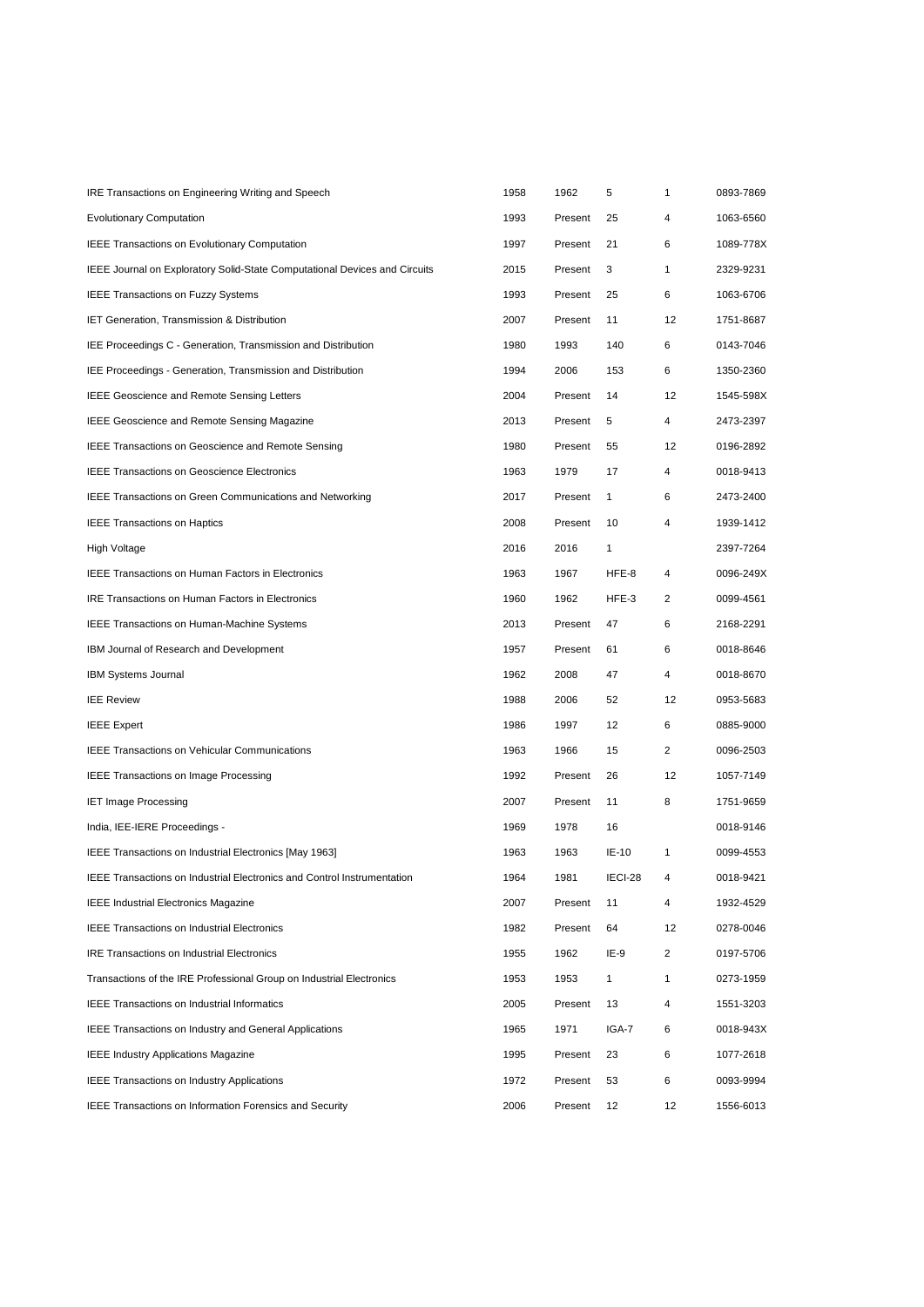| Information Professional                                                               | 2004         | 2007               | 4            |              | 1743-694X |
|----------------------------------------------------------------------------------------|--------------|--------------------|--------------|--------------|-----------|
| <b>IEE Proceedings - Information Security</b>                                          | 2005         | 2006               | 153          | 4            | 1747-0722 |
| <b>IET Information Security</b>                                                        | 2007         | Present            | 11           | 4            | 1751-8709 |
| <b>IEEE Transactions on Information Technology in Biomedicine</b>                      | 1997         | 2012               | 16           | 6            | 1089-7771 |
| <b>IEEE Transactions on Information Theory</b>                                         | 1963         | Present            | 63           | 12           | 0018-9448 |
| IRE Transactions on Information Theory                                                 | 1955         | 1962               | 8            | 6            | 0096-1000 |
| Transactions of the IRE Professional Group on Information Theory                       | 1953         | 1954               | 4            | 2            | 2168-2690 |
| <b>IEEE Instrumentation &amp; Measurement Magazine</b>                                 | 1998         | Present            | 20           | 6            | 1094-6969 |
| <b>IEEE Transactions on Instrumentation and Measurement</b>                            | 1963         | Present            | 66           | 12           | 0018-9456 |
| IRE Transactions on Instrumentation                                                    | 1955         | 1962               | $I - 11$     | 3            | 0096-2260 |
| Transactions of the IRE Professional Group on Instrumentation                          | 1952         | 1954               | PGI-3        | $\mathbf{1}$ | 2168-1880 |
| <b>IEEE Intelligent Systems and their Applications</b>                                 | 1998         | 2000               | 15           | 6            | 1094-7167 |
| Intelligent Systems Engineering                                                        | 1992         | 1994               | 3            | 4            | 0963-9640 |
| <b>IEEE Intelligent Systems</b>                                                        | 2001         | Present            | 32           | 6            | 1541-1672 |
| IEE Proceedings - Intelligent Transport Systems                                        | 2006         | 2006               | 153          | 4            | 1748-0248 |
| <b>IET Intelligent Transport Systems</b>                                               | 2007         | Present            | 11           | 4            | 1751-956X |
| <b>IEEE Intelligent Transportation Systems Magazine</b>                                | 2009         | Present            | 9            | 4            | 1939-1390 |
| <b>IEEE Transactions on Intelligent Transportation Systems</b>                         | 2000         | Present            | 18           | 4            | 1524-9050 |
| <b>IEEE Transactions on Intelligent Vehicles</b>                                       | 2016         | Present            | $\mathbf{1}$ | 4            | 2379-8858 |
| <b>IEEE Internet Computing</b>                                                         | 1997         | Present            | 21           | 6            | 1089-7801 |
| <b>IEEE</b> Internet of Things Journal                                                 | 2014         | Present            | 4            | 6            | 2327-4662 |
| <b>IRE Transactions on Vehicular Communications</b>                                    | 1955         | 1961               | 11           | 2            | 0097-6628 |
| <b>IT Professional</b>                                                                 | 1999         | Present            | 19           | 6            | 1520-9202 |
| Journal of the SMPTE                                                                   | 1956         | 1975               | 84           | 12           | 0361-4573 |
| Journal of the Society of Motion Picture and Television Engineers                      | 1950         | 1954               | 63           | 12           | 0898-042X |
| Journal of the Society of Motion Picture Engineers                                     | 1930         | 1949               | 53           | 12           | 0097-5834 |
| IEEE Transactions on Knowledge and Data Engineering                                    | 1989         | Present            | 29           | 12           | 1041-4347 |
| <b>IEEE Latin America Transactions</b>                                                 | 2003         | Present 15         |              | 4            | 1548-0992 |
| <b>IEEE LCS</b>                                                                        | 1990         | 1991               | 2            | 1            | 1045-9235 |
| <b>IEEE Transactions on Learning Technologies</b><br><b>IEEE Life Sciences Letters</b> | 2008<br>2015 | Present<br>Present | 10<br>2      | 4<br>4       | 1939-1382 |
| Journal of Lightwave Technology                                                        | 1983         | Present            | 35           | 24           | 0733-8724 |
| Linguistic Inquiry                                                                     | 1998         | Present            | 48           | 4            | 0024-3892 |
| <b>IEEE LTS</b>                                                                        | 1991         | 1992               | 3            | 4            | 1055-6877 |
| IEEE Translation Journal on Magnetics in Japan                                         | 1985         | 1994               | 9            | 6            | 0882-4959 |
| <b>IEEE Magnetics Letters</b>                                                          | 2010         | Present            | 8            | 1            | 1949-307X |
| <b>IEEE Transactions on Magnetics</b>                                                  | 1965         | Present            | 53           | 12           | 0018-9464 |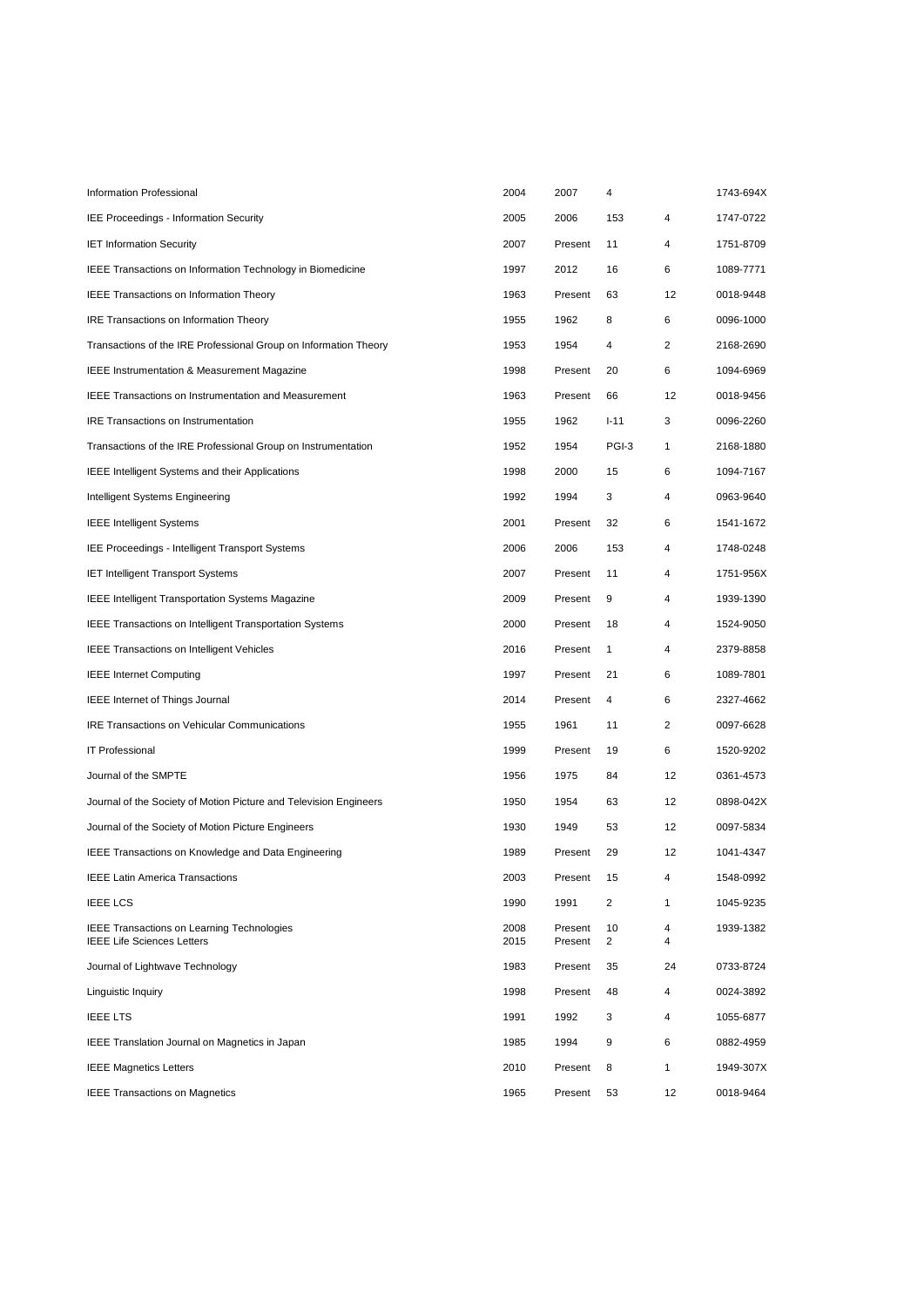| <b>IEEE Transactions on Man-Machine Systems</b>                                                                | 1968         | 1970               | 11       | 4            | 0536-1540 |
|----------------------------------------------------------------------------------------------------------------|--------------|--------------------|----------|--------------|-----------|
| Manufacturing Engineer                                                                                         | 1989         | 2007               | 86       | 6            | 0956-9944 |
| <b>IEEE Transactions on Manufacturing Technology</b>                                                           | 1972         | 1977               | 6        | 4            | 0046-838X |
| <b>IET Manufacturing</b>                                                                                       | 2007         | Present            | 86       | 6            | 1754-1794 |
| <b>IEEE/ASME Transactions on Mechatronics</b>                                                                  | 1996         | Present            | 22       | 6            | 1083-4435 |
| <b>IRE Transactions on Medical Electronics</b>                                                                 | 1955         | 1960               | ME-7     | 4            | 0097-1049 |
| Transactions of the IRE Professional Group on Medical Electronics                                              | 1953         | 1953               | PGME-1   | 1            | 2168-071X |
| <b>IEEE Transactions on Medical Imaging</b>                                                                    | 1982         | Present            | 36       | 12           | 0278-0062 |
| <b>IET Micro &amp; Nano Letters</b>                                                                            | 2006         | Present            | 12       | 12           | 1750-0443 |
| <b>IEEE Micro</b>                                                                                              | 1981         | Present            | 37       | 6            | 0272-1732 |
| Journal of Microelectromechanical Systems                                                                      | 1992         | Present            | 26       | 6            | 1057-7157 |
| <b>IEEE Microwave and Guided Wave Letters</b>                                                                  | 1991         | 2000               | 10       | 12           | 1051-8207 |
| <b>IEEE Microwave and Wireless Components Letters</b>                                                          | 2001         | Present            | 27       | 12           | 1531-1309 |
| <b>IEEE Microwave Magazine</b>                                                                                 | 2000         | Present            | 18       | 7            | 1527-3342 |
| <b>IEEE Transactions on Microwave Theory and Techniques</b>                                                    | 1963         | Present            | 65       | 12           | 0018-9480 |
| IRE Transactions on Microwave Theory and Techniques                                                            | 1955         | 1962               | 10       | 6            | 0097-2002 |
| Transactions of the IRE Professional Group on Microwave Theory and Techniques                                  | 1953         | 1955               | 3        | $\mathbf{1}$ | 0276-1173 |
| <b>IET Microwaves, Antennas &amp; Propagation</b>                                                              | 2007         | Present            | 11       | 15           | 1751-8725 |
| IEE Proceedings - Microwaves, Antennas and Propagation                                                         | 1994         | 2006               | 153      | 6            | 1350-2417 |
| IEE Proceedings H - Microwaves, Antennas and Propagation                                                       | 1985         | 1993               | 140      | 6            | 0950-107X |
| Microwaves, Optics and Acoustics, IEE Journal on                                                               | 1976         | 1979               | 3        |              | 0308-6976 |
| Microwaves, Optics and Antennas, IEE Proceedings H                                                             | 1980         | 1984               | 131      |              | 0143-7097 |
| <b>IEEE Transactions on Military Electronics</b>                                                               | 1963         | 1965               | 9        | 3            | 0536-1559 |
| <b>IRE Transactions on Military Electronics</b>                                                                | 1957         | 1962               | MIL-6    | 4            | 0096-2511 |
| <b>IEEE Transactions on Mobile Computing</b>                                                                   | 2002         | Present            | 16       | 6            | 1536-1233 |
| IEEE Transactions on Molecular, Biological and Multi-Scale Communications                                      | 2015         | Present<br>Present | 3        | 4            |           |
| SMPTE Motion Imaging Journal<br>IEEE Transactions on Multi-Scale Computing Systems                             | 2002<br>2015 | Present            | 126<br>3 | 8<br>4       | 1545-0279 |
| <b>IEEE MultiMedia</b>                                                                                         | 1994         | Present            | 24       |              | 1070-986X |
| <b>IEEE Transactions on Multimedia</b><br>IEEE Journal on Multiscale and Multiphysics Computational Techniques | 1999<br>2016 | Present<br>Present | 19<br>2  | 8<br>1       | 1520-9210 |
| <b>IEEE Transactions on NanoBioscience</b>                                                                     | 2002         | Present            | 16       | 4            | 1536-1241 |
| IEE Proceedings - Nanobiotechnology                                                                            | 2003         | 2006               | 153      | 6            | 1478-1581 |
| <b>IET Nanobiotechnology</b><br><b>IEEE Nanotechnology Express</b>                                             | 2007<br>2015 | Present<br>2015    | 11<br>1  | 4<br>1       | 1751-8741 |
| <b>IEEE Nanotechnology Magazine</b>                                                                            | 2007         | Present            | 11       | 4            | 1932-4510 |
| <b>IEEE Transactions on Nanotechnology</b>                                                                     | 2002         | Present            | 16       | 6            | 1536-125X |
| <b>IEEE Transactions on Network and Service Management</b>                                                     | 2004         | Present            | 14       | 2            | 1932-4537 |
| <b>IEEE Transactions on Network Science and Engineering</b>                                                    | 2014         | Present            | 4        |              | 2327-4697 |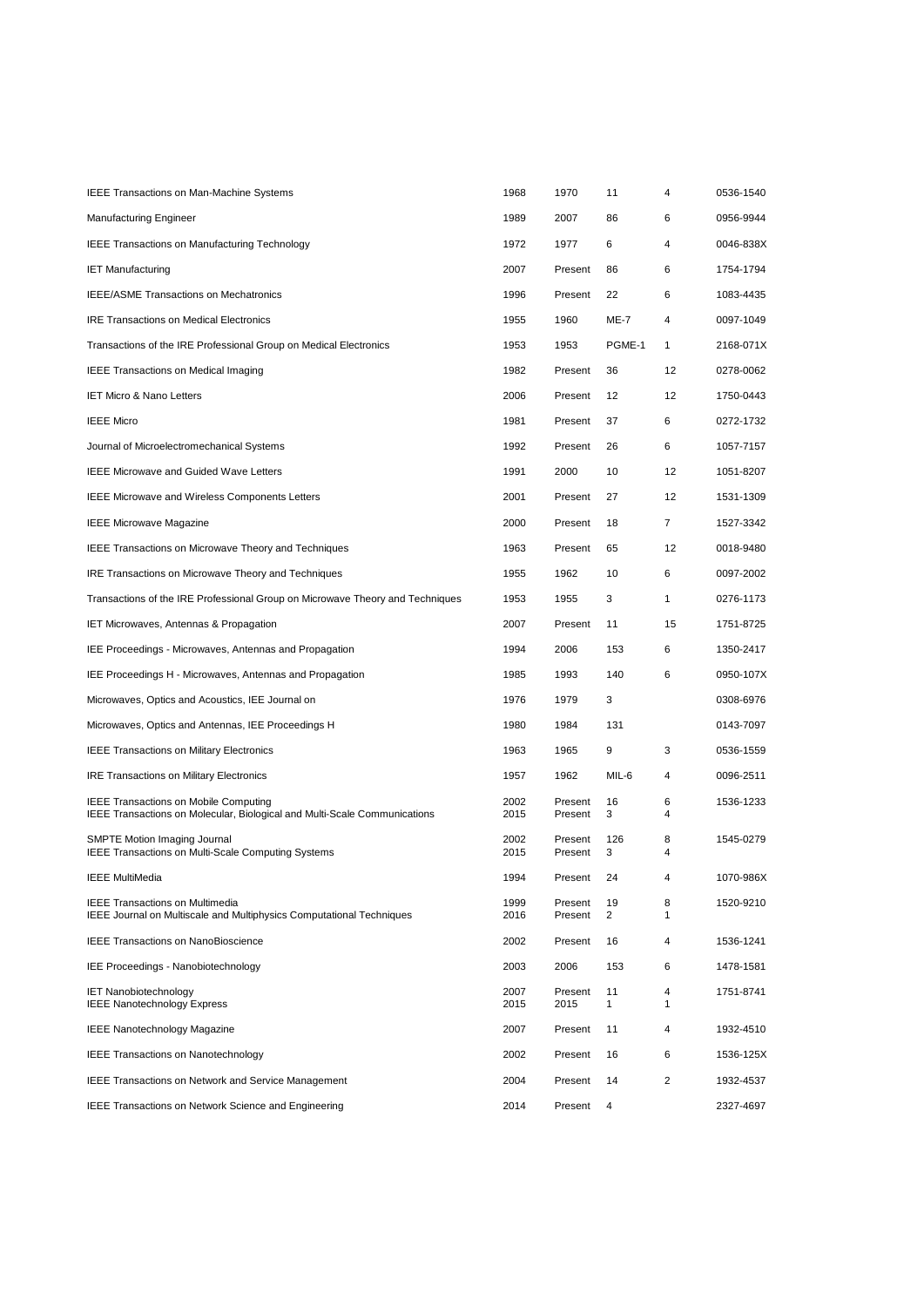| <b>IEEE Network</b>                                                                                                                   | 1987                 | Present                       | 31             | 6            | 0890-8044 |
|---------------------------------------------------------------------------------------------------------------------------------------|----------------------|-------------------------------|----------------|--------------|-----------|
| IEEE/ACM Transactions on Networking                                                                                                   | 1993                 | Present                       | 25             | 6            | 1063-6692 |
| <b>IET Networks</b>                                                                                                                   | 2012                 | Present                       | 6              | $\mathbf{1}$ | 2047-4954 |
| <b>Neural Computation</b>                                                                                                             | 1989                 | Present                       | 29             | 12           | 0899-7667 |
| <b>IEEE Transactions on Neural Networks and Learning Systems</b>                                                                      | 2012                 | Present                       | 28             | 12           | 2162-237X |
| <b>IEEE Transactions on Neural Networks</b>                                                                                           | 1990                 | 2011                          | 22             | 12           | 1045-9227 |
| <b>IEEE Transactions on Neural Systems and Rehabilitation Engineering</b>                                                             | 2001                 | Present                       | 25             | 6            | 1534-4320 |
| <b>IEEE Transactions on Nuclear Science</b>                                                                                           | 1963                 | Present                       | 64             | 6            | 0018-9499 |
| <b>IRE Transactions on Nuclear Science</b>                                                                                            | 1955                 | 1962                          | 9              | 5            | 0096-2015 |
| Transactions of the Institute of Radio Engineers Professional Group on Nuclear Science                                                | 1954                 | 1954                          | <b>NS-1</b>    | 1            | 0277-6278 |
| <b>IEEE Journal of Oceanic Engineering</b>                                                                                            | 1976                 | Present                       | 42             | 4            | 0364-9059 |
| IEEE/OSA Journal of Optical Communications and Networking                                                                             | 2009                 | Present                       | 9              | 4            | 1943-0620 |
| IEE Proceedings - Optoelectronics                                                                                                     | 1994                 | 2006                          | 153            | 6            | 1350-2433 |
| IEE Proceedings J - Optoelectronics                                                                                                   | 1985                 | 1993                          | 140            | 6            | 0267-3932 |
| <b>IET Optoelectronics</b>                                                                                                            | 2007                 | Present                       | 11             | 6            | 1751-8768 |
| IEEE Parallel & Distributed Technology: Systems & Applications                                                                        | 1993                 | 1996                          | 4              | 4            | 1063-6552 |
| <b>IEEE Transactions on Parallel and Distributed Systems</b>                                                                          | 1990                 | Present                       | 28             | 12           | 1045-9219 |
| IEEE Transactions on Parts, Hybrids, and Packaging                                                                                    | 1971                 | 1977                          | 13             | 4            | 0361-1000 |
| <b>IEEE Transactions on Parts, Materials and Packaging</b>                                                                            | 1965                 | 1971                          | $\overline{7}$ | $\mathbf{1}$ | 0018-9502 |
| IEEE Transactions on Pattern Analysis and Machine Intelligence                                                                        | 1979                 | Present                       | 39             | 12           | 0162-8828 |
| <b>IEEE Personal Communications</b>                                                                                                   | 1994                 | 2001                          | 8              | 6            | 1070-9916 |
| <b>IEEE Pervasive Computing</b>                                                                                                       | 2002                 | Present                       | 16             | 4            | 1536-1268 |
| <b>IEEE Photonics Journal</b>                                                                                                         | 2009                 | Present                       | 9              | 6            | 1943-0655 |
| <b>IEEE Photonics Technology Letters</b>                                                                                              | 1989                 | Present                       | 29             | 24           | 1041-1135 |
| <b>IEEE Journal of Photovoltaics</b>                                                                                                  | 2011                 | Present                       | 7              | 6            | 2156-3381 |
| IEE Proceedings A - Physical Science, Measurement and Instrumentation, Management<br>and Education - Reviews                          | 1980                 | 1988                          | 135            | 8            | 0143-702X |
| IEE Proceedings A - Physical Science, Measurement and Instrumentation, Management<br>and Education                                    | 1989                 | 1990                          | 137            | 6            | 0960-7641 |
| <b>IEEE Transactions on Plasma Science</b>                                                                                            | 1973                 | Present                       | 45             | 12           | 0093-3813 |
| <b>IEEE Potentials</b>                                                                                                                | 1982                 | Present                       | 36             | 6            | 0278-6648 |
| <b>IEEE Power and Energy Magazine</b><br>CSEE Journal of Power and Energy Systems<br>IEEE Power and Energy Technology Systems Journal | 2003<br>2015<br>2014 | Present<br>Present<br>Present | 15<br>3<br>4   | 6<br>4       | 1540-7977 |
| <b>IEEE Transactions on Power Apparatus and Systems</b>                                                                               | 1963                 | 1985                          | <b>PAS-104</b> | 12           | 0018-9510 |
| Transactions of the American Institute of Electrical Engineers. Part III: Power Apparatus<br>and Systems                              | 1952                 | 1962                          | 81             | 1            | 0097-2460 |
| <b>IEEE Transactions on Power Delivery</b>                                                                                            | 1986                 | Present                       | 32             | 4            | 0885-8977 |
| <b>IEEE Power Electronics Letters</b>                                                                                                 | 2003                 | 2005                          | 3              | 4            | 1540-7985 |
| <b>IEEE Power Electronics Magazine</b>                                                                                                | 2014                 | Present                       | 4              | 4            | 2329-9207 |
| <b>IEEE Transactions on Power Electronics</b>                                                                                         | 1986                 | Present                       | 32             | 12           | 0885-8993 |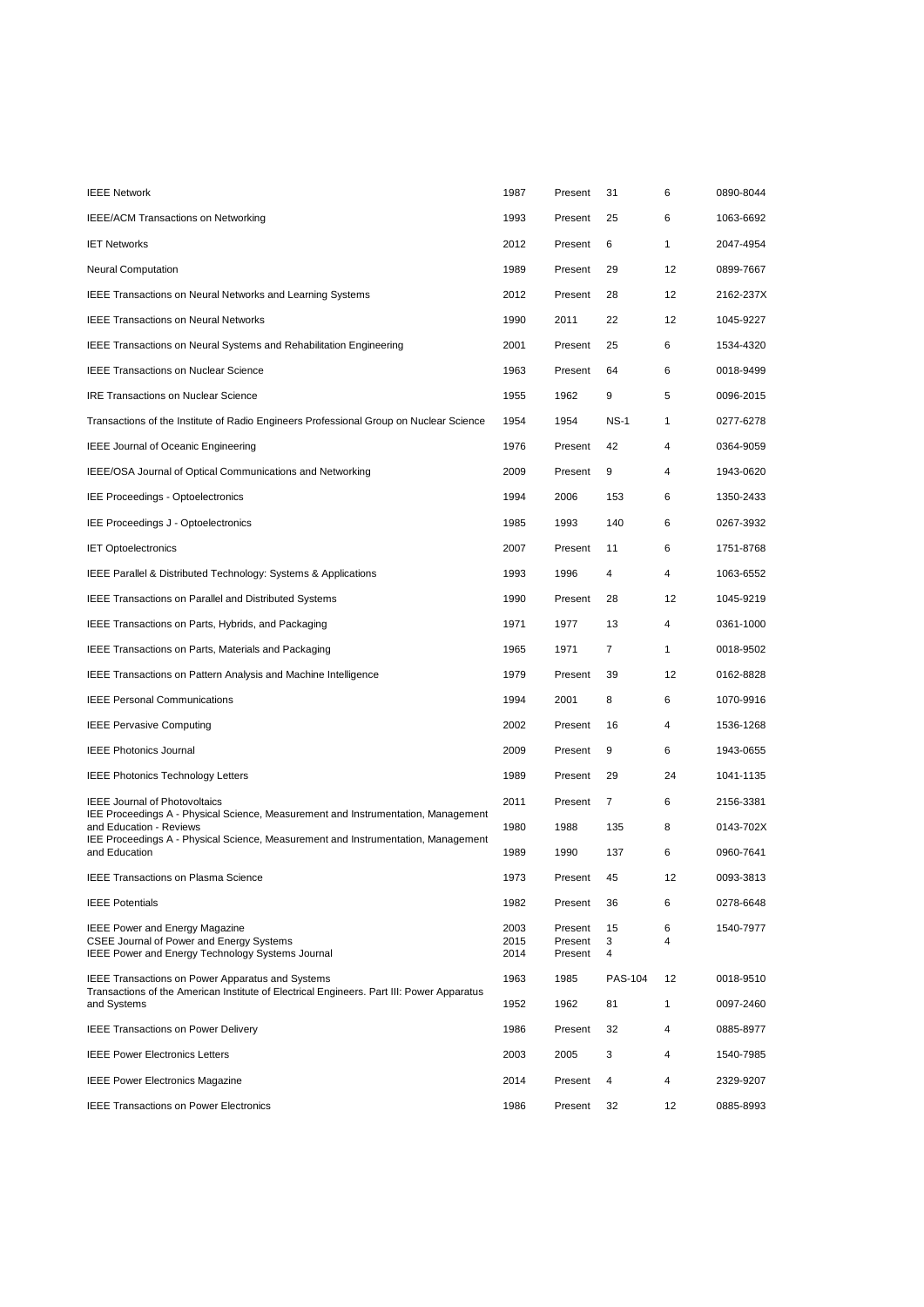| <b>IET Power Electronics</b>                                                                                                                                                                                                                                                                                                                                                                                                                                     | 2008                                                         | Present                                                      | 10                                                 | 9            | 1755-4535 |
|------------------------------------------------------------------------------------------------------------------------------------------------------------------------------------------------------------------------------------------------------------------------------------------------------------------------------------------------------------------------------------------------------------------------------------------------------------------|--------------------------------------------------------------|--------------------------------------------------------------|----------------------------------------------------|--------------|-----------|
| Power Engineer                                                                                                                                                                                                                                                                                                                                                                                                                                                   | 2003                                                         | 2007                                                         | 21                                                 | 6            | 1479-8344 |
| Power Engineering Journal                                                                                                                                                                                                                                                                                                                                                                                                                                        | 1987                                                         | 2002                                                         | 16                                                 | 6            | 0950-3366 |
| <b>IEEE Power Engineering Review</b>                                                                                                                                                                                                                                                                                                                                                                                                                             | 1981                                                         | 2002                                                         | 22                                                 | 12           | 0272-1724 |
| <b>IEEE Transactions on Power Systems</b>                                                                                                                                                                                                                                                                                                                                                                                                                        | 1986                                                         | Present                                                      | 32                                                 | 4            | 0885-8950 |
| Presence                                                                                                                                                                                                                                                                                                                                                                                                                                                         | 1998                                                         | Present                                                      | 25                                                 | 4            | 1054-7460 |
| Proceedings of the IEE - Part A: Power Engineering                                                                                                                                                                                                                                                                                                                                                                                                               | 1955                                                         | 1962                                                         | 109                                                |              | 0369-8882 |
| Proceedings of the IEE - Part B: Electronic and Communication Engineering<br>Proceedings of the IEE - Part B: Radio and Electronic Engineering                                                                                                                                                                                                                                                                                                                   | 1959<br>1955                                                 | 1962<br>1959                                                 | 109<br>106                                         |              | 0369-8890 |
| Proceedings of the IEE - Part C: Monographs<br>Proceedings of the IEE - Part I: General<br>Proceedings of the IEE - Part IA: Electric Railway Traction<br>Proceedings of the IEE - Part II: Power Engineering<br>Proceedings of the IEE - Part IIA: Insulating Materials<br>Proceedings of the IEE - Part III: Radio and Communication Engineering<br>Proceedings of the IEE - Part IIIA: Television<br>Proceedings of the IEE - Part IV: Institution Monographs | 1955<br>1949<br>1950<br>1949<br>1953<br>1949<br>1952<br>1951 | 1962<br>1954<br>1950<br>1954<br>1953<br>1954<br>1952<br>1954 | 109<br>101<br>97<br>101<br>100<br>101<br>99<br>101 |              | 0369-8904 |
| Proceedings of the IEEE                                                                                                                                                                                                                                                                                                                                                                                                                                          | 1963                                                         | Present                                                      | 105                                                | 12           | 0018-9219 |
| Proceedings of the IRE                                                                                                                                                                                                                                                                                                                                                                                                                                           | 1939                                                         | 1962                                                         | 50                                                 | 12           | 0096-8390 |
| IEEE Transactions on Product Engineering and Production                                                                                                                                                                                                                                                                                                                                                                                                          | 1963                                                         | 1965                                                         | 9                                                  | $\mathbf{1}$ | 0097-4544 |
| IRE Transactions on Product Engineering and Production                                                                                                                                                                                                                                                                                                                                                                                                           | 1961                                                         | 1962                                                         | 6                                                  | 4            | 0096-1760 |
| <b>Production Engineer</b><br>Production Engineers Journal, Institution of                                                                                                                                                                                                                                                                                                                                                                                       | 1960<br>1953                                                 | 1989<br>1959                                                 | 68<br>38                                           |              | 0032-9851 |
| Production Engineers, Journal of the Institution of                                                                                                                                                                                                                                                                                                                                                                                                              | 1931                                                         | 1952                                                         | 31                                                 |              | 0368-2757 |
| <b>IRE Transactions on Production Techniques</b>                                                                                                                                                                                                                                                                                                                                                                                                                 | 1956                                                         | 1959                                                         | 6                                                  | $\mathbf{1}$ | 0096-1779 |
| <b>IEEE Transactions on Professional Communication</b>                                                                                                                                                                                                                                                                                                                                                                                                           | 1972                                                         | Present                                                      | 60                                                 | 4            | 0361-1434 |
| <b>IEEE Pulse</b>                                                                                                                                                                                                                                                                                                                                                                                                                                                | 2010                                                         | Present                                                      | 8                                                  | 6            | 2154-2287 |
| Transactions of the IRE Professional Group on Quality Control                                                                                                                                                                                                                                                                                                                                                                                                    | 1952                                                         | 1954                                                         | PGQC-3                                             | $\mathbf{1}$ | 2168-2755 |
| <b>IEEE Journal of Quantum Electronics</b>                                                                                                                                                                                                                                                                                                                                                                                                                       | 1965                                                         | Present                                                      | 53                                                 | 12           | 0018-9197 |
| IEE Proceedings F - Radar and Signal Processing                                                                                                                                                                                                                                                                                                                                                                                                                  | 1988                                                         | 1993                                                         | 140                                                | 6            | 0956-375X |
| IET Radar, Sonar & Navigation                                                                                                                                                                                                                                                                                                                                                                                                                                    | 2007                                                         | Present                                                      | 11                                                 | 9            | 1751-8784 |
| IEE Proceedings - Radar, Sonar and Navigation                                                                                                                                                                                                                                                                                                                                                                                                                    | 1994                                                         | 2006                                                         | 153                                                | 6            | 1350-2395 |
| <b>IEEE Transactions on Radiation and Plasma Medical Sciences</b>                                                                                                                                                                                                                                                                                                                                                                                                | 2017                                                         | Present                                                      | 1                                                  |              | 2469-7311 |
| Radio and Electronic Engineer<br>Radio Engineers, Journal of the British Institution of<br>Radio Engineers, Proceedings of the British Institution of<br>Radio Engineers, Proceedings of the Indian Division of the British Institution of                                                                                                                                                                                                                       | 1963<br>1939<br>1963<br>1963                                 | 1984<br>1962<br>1964<br>1963                                 | 54<br>24<br>2<br>$\mathbf{1}$                      |              | 0033-7722 |
| Proceedings of the Institute of Radio Engineers<br>IEEE Journal of Radio Frequency Identification                                                                                                                                                                                                                                                                                                                                                                | 1913<br>2017                                                 | 1938<br>Present                                              | 26<br>$\mathbf{1}$                                 | 12<br>4      | 0731-5996 |
| <b>IEEE Transactions on Radio Frequency Interference</b>                                                                                                                                                                                                                                                                                                                                                                                                         | 1963                                                         | 1963                                                         | 5                                                  | 2            | 2168-1848 |
| IRE Transactions on Radio Frequency Interference                                                                                                                                                                                                                                                                                                                                                                                                                 | 1959                                                         | 1962                                                         | RFI-4                                              | 3            | 0099-4545 |
| Radio Science                                                                                                                                                                                                                                                                                                                                                                                                                                                    | 1966                                                         | Present                                                      | 52                                                 | 12           | 1944-799X |
| Transactions of the IRE Professional Group on Radio Telemetry and Remote Control                                                                                                                                                                                                                                                                                                                                                                                 | 1954                                                         | 1954                                                         | PGRTRC-2 1                                         |              | 2168-0329 |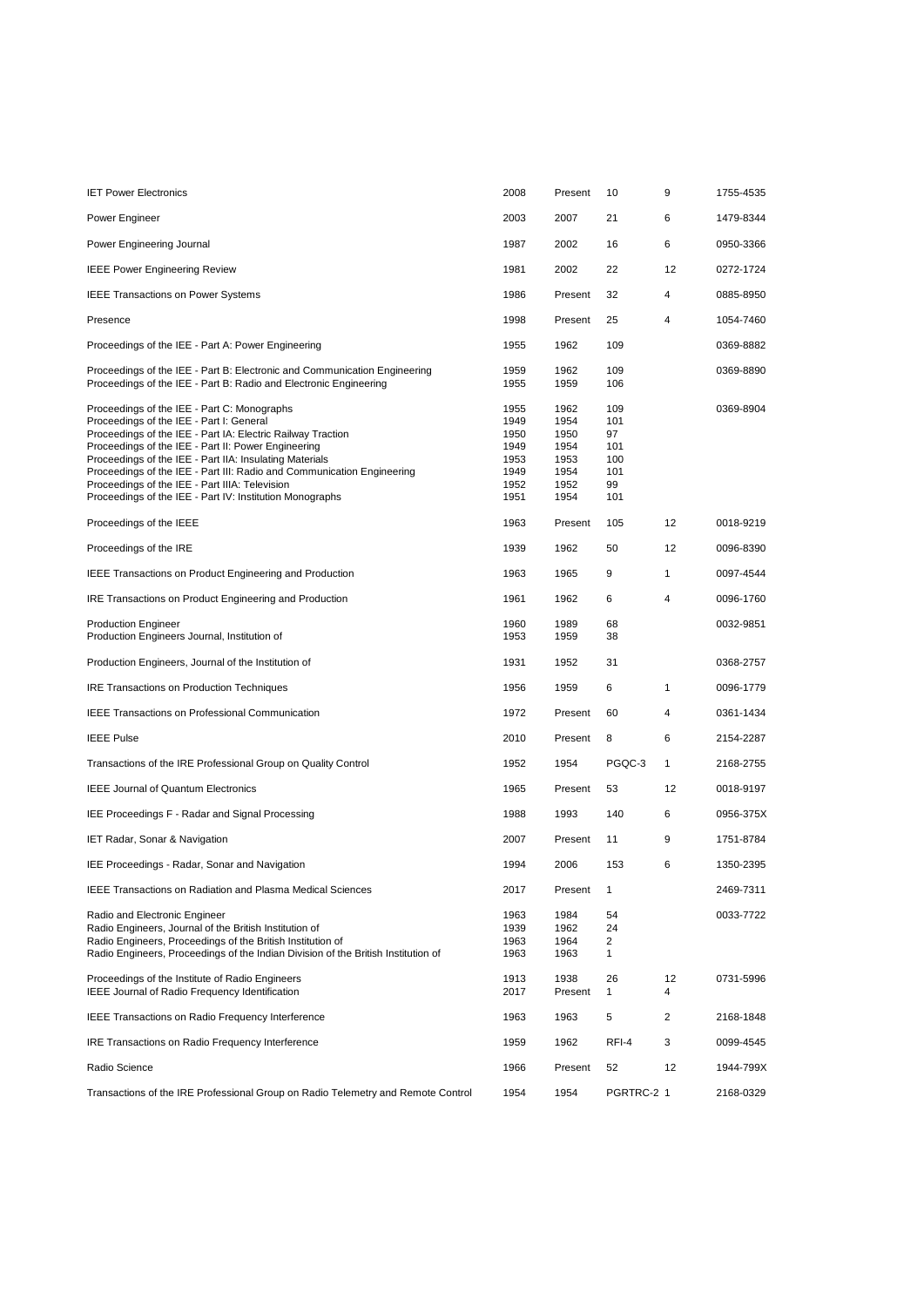| <b>IEEE Transactions on Rehabilitation Engineering</b>                                                                                  | 1993         | 2000            | 8             | 4           | 1063-6528 |
|-----------------------------------------------------------------------------------------------------------------------------------------|--------------|-----------------|---------------|-------------|-----------|
| IRE Transactions on Reliability and Quality Control                                                                                     | 1955         | 1962            | <b>RQC-11</b> | 3           | 0097-4552 |
| Transactions of the IRE Professional Group on Reliability and Quality Control                                                           | 1954         | 1954            | PGQC-4        | 1           | 2168-2771 |
| <b>IEEE Transactions on Reliability</b>                                                                                                 | 1963         | Present         | 66            | 4           | 0018-9529 |
| <b>IET Renewable Power Generation</b><br><b>IEEE RFIC Virtual Journal</b><br><b>IEEE RFID Virtual Journal</b>                           | 2007         | Present         | 11            | 6<br>1<br>1 | 1752-1416 |
| IEEE Robotics & Automation Magazine                                                                                                     | 1994         | Present         | 24            | 4           | 1070-9932 |
| <b>IEEE Robotics and Automation Letters</b>                                                                                             | 2016         | Present         | 2             | 4           | 2377-3766 |
| <b>IEEE Journal on Robotics and Automation</b>                                                                                          | 1985         | 1988            | 4             | 6           | 0882-4967 |
| <b>IEEE Transactions on Robotics and Automation</b>                                                                                     | 1989         | 2004            | 20            | 6           | 1042-296X |
| <b>IEEE Transactions on Robotics</b>                                                                                                    | 2004         | Present         | 33            | 6           | 1552-3098 |
| <b>IET Science, Measurement &amp; Technology</b>                                                                                        | 2007         | Present         | 11            | 6           | 1751-8822 |
| IEE Proceedings - Science, Measurement and Technology                                                                                   | 1994         | 2006            | 153           | 6           | 1350-2344 |
| IEE Proceedings A - Science, Measurement and Technology                                                                                 | 1991         | 1993            | 140           | 6           | 0960-7641 |
| <b>IEEE Security &amp; Privacy</b>                                                                                                      | 2003         | Present         | 15            | 6           | 1540-7993 |
| <b>IEEE Journal on Selected Areas in Communications</b>                                                                                 | 1983         | Present         | 35            | 12          | 0733-8716 |
| IEEE Journal of Selected Topics in Applied Earth Observations and Remote Sensing                                                        | 2008         | Present         | 10            | 12          | 1939-1404 |
| <b>IEEE Journal of Selected Topics in Quantum Electronics</b>                                                                           | 1995         | Present         | 23            | 6           | 1077-260X |
| IEEE Journal of Selected Topics in Signal Processing                                                                                    | 2007         | Present         | 11            | 8           | 1932-4553 |
| <b>IEEE Transactions on Semiconductor Manufacturing</b><br><b>IEEE Transactions on Semiconductor Technology Modeling and Simulation</b> | 1988<br>1996 | Present<br>1996 | 30            | 4           | 0894-6507 |
| <b>IEEE Sensors Journal</b>                                                                                                             | 2001         | Present         | 17            | 12          | 1530-437X |
| <b>IEEE Sensors Letters</b>                                                                                                             | 2017         | Present         | $\mathbf{1}$  |             | 2475-1472 |
| <b>IEEE Transactions on Services Computing</b>                                                                                          | 2008         | Present         | 10            | 4           | 1939-1374 |
| IEEE Transactions on Signal and Information Processing over Networks                                                                    | 2015         | Present         | 3             | 4           | 2373-776X |
| <b>IEEE Signal Processing Letters</b>                                                                                                   | 1994         | Present         | 24            | 12          | 1070-9908 |
| <b>IEEE Signal Processing Magazine</b>                                                                                                  | 1991         | Present         | 34            | 6           | 1053-5888 |
| <b>IEEE Transactions on Signal Processing</b>                                                                                           | 1991         | Present         | 65            | 24          | 1053-587X |
| <b>IET Signal Processing</b>                                                                                                            | 2007         | Present         | 11            | 8           | 1751-9675 |
| <b>IEEE Transactions on Smart Grid</b>                                                                                                  | 2010         | Present         | 8             | 6           | 1949-3053 |
| SMPTE Journal                                                                                                                           | 1976         | 2002            | 111           | 12          | 0036-1682 |
| SMPTE Journal 1955                                                                                                                      | 1955         | 1955            | 64            | 12          | 0898-0438 |
| Software & Microsystems<br>SWEBOK 2004 Guide to the Software Engineering Body of Knowledge                                              | 1981<br>2004 | 1985<br>2004    | 4<br>1        | 1           | 0261-3182 |
| Software Engineering Journal                                                                                                            | 1986         | 1996            | 11            | 6           | 0268-6961 |
| <b>IEEE Transactions on Software Engineering</b>                                                                                        | 1975         | Present         | 43            | 12          | 0098-5589 |
| IEE Proceedings - Software Engineering                                                                                                  | 1997         | 1997            | 144           | 5           | 1364-5080 |
| <b>IEE Proceedings - Software</b>                                                                                                       | 1998         | 2006            | 153           | 6           | 1462-5970 |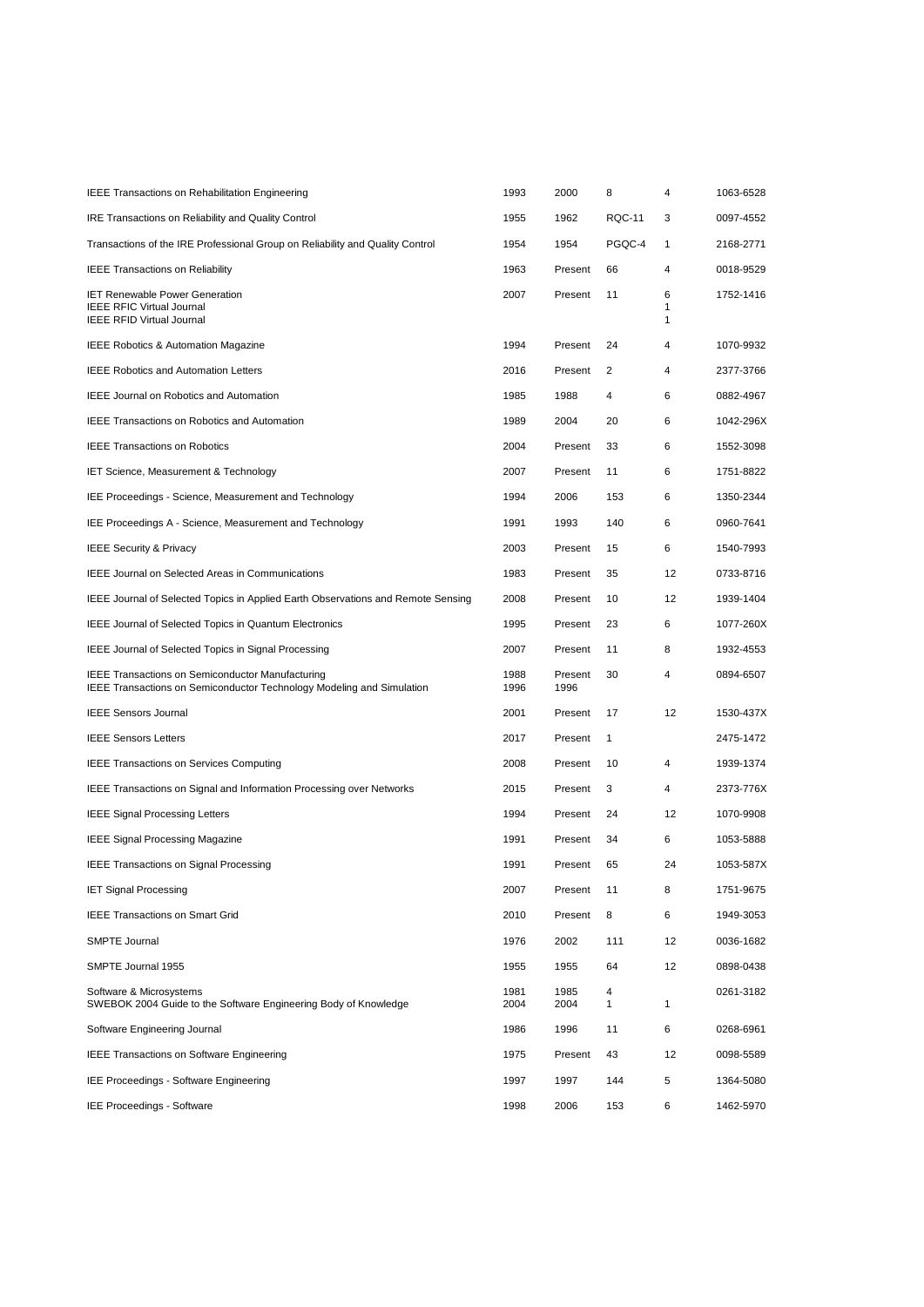| <b>IEEE Software</b>                                                                                                                                                                                                                                  | 1984                         | Present                         | 34                  | 6              | 0740-7459 |
|-------------------------------------------------------------------------------------------------------------------------------------------------------------------------------------------------------------------------------------------------------|------------------------------|---------------------------------|---------------------|----------------|-----------|
| <b>IET Software</b>                                                                                                                                                                                                                                   | 2007                         | Present                         | 11                  | 6              | 1751-8806 |
| Solid-State and Electron Devices, IEE Journal on                                                                                                                                                                                                      | 1976                         | 1979                            | 3                   |                | 0308-6968 |
| IEE Proceedings I - Solid-State and Electron Devices                                                                                                                                                                                                  | 1980                         | 1988                            | 135                 | 6              | 0143-7100 |
| <b>IEEE Solid-State Circuits Magazine</b>                                                                                                                                                                                                             | 2009                         | Present                         | 9                   | 4              | 1943-0582 |
| <b>IEEE Solid-State Circuits Society Newsletter</b>                                                                                                                                                                                                   | 2000                         | 2008                            | 13                  |                | 1098-4232 |
| <b>IEEE Journal of Solid-State Circuits</b>                                                                                                                                                                                                           | 1966                         | Present                         | 52                  | 12             | 0018-9200 |
| <b>IEEE Transactions on Sonics and Ultrasonics</b>                                                                                                                                                                                                    | 1964                         | 1985                            | 32                  | 6              | 0018-9537 |
| <b>IEEE Transactions on Space Electronics and Telemetry</b>                                                                                                                                                                                           | 1963                         | 1965                            | <b>SET-11</b>       | 4              | 0096-2414 |
| <b>IRE Transactions on Space Electronics and Telemetry</b>                                                                                                                                                                                            | 1959                         | 1962                            | SET-8               | 4              | 0096-252X |
| Space Weather                                                                                                                                                                                                                                         | 2003                         | Present                         | 15                  | 12             | 1542-7390 |
| <b>IEEE Spectrum</b>                                                                                                                                                                                                                                  | 1964                         | Present                         | 54                  | 12             | 0018-9235 |
| <b>IEEE Transactions on Speech and Audio Processing</b>                                                                                                                                                                                               | 1993                         | 2005                            | 13                  | 6              | 1063-6676 |
| Students' Quarterly Journal                                                                                                                                                                                                                           | 1930                         | 1972                            | 42                  |                | 0039-2871 |
| <b>IEEE Transactions on Sustainable Computing</b>                                                                                                                                                                                                     | 2016                         | Present                         | 2                   | 4              | 2377-3782 |
| <b>IEEE Transactions on Sustainable Energy</b>                                                                                                                                                                                                        | 2010                         | Present                         | 8                   | 4              | 1949-3029 |
| <b>IET Synthetic Biology</b>                                                                                                                                                                                                                          | 2007                         | Present                         | $\mathbf{1}$        | 1              | 1752-1394 |
| IEE Proceedings - Systems Biology                                                                                                                                                                                                                     | 2004                         | 2006                            | 153                 | 6              | 1741-2471 |
| <b>IET Systems Biology</b><br>Journal of Systems Engineering and Electronics                                                                                                                                                                          | 2007<br>1990                 | Present<br>Present              | 11<br>28            | 6<br>6         | 1751-8849 |
| <b>IEEE Systems Journal</b>                                                                                                                                                                                                                           | 2007                         | Present                         | 11                  | 4              | 1932-8184 |
| <b>IEEE Transactions on Systems Science and Cybernetics</b>                                                                                                                                                                                           | 1965                         | 1970                            | 6                   | 4              | 0536-1567 |
| <b>IEEE Transactions on Systems, Man, and Cybernetics</b>                                                                                                                                                                                             | 1971                         | 1995                            | 25                  | 12             | 0018-9472 |
| IEEE Transactions on Systems, Man, and Cybernetics - Part A: Systems and Humans                                                                                                                                                                       | 1996                         | 2012                            | 42                  | 6              | 1083-4427 |
| <b>IEEE Systems, Man, and Cybernetics Magazine</b>                                                                                                                                                                                                    | 2015                         | Present                         | 3                   |                | 2333-942X |
| IEEE Transactions on Systems, Man, and Cybernetics, Part B (Cybernetics)                                                                                                                                                                              | 1996                         | 2012                            | 42                  | 6              | 1083-4419 |
| IEEE Transactions on Systems, Man, and Cybernetics, Part C (Applications and Reviews)                                                                                                                                                                 | 1998                         | 2012                            | 42                  | 6              | 1094-6977 |
| IEEE Transactions on Systems, Man, and Cybernetics: Systems                                                                                                                                                                                           | 2013                         | Present                         | 47                  | 12             | 2168-2216 |
| <b>Technology and Society</b>                                                                                                                                                                                                                         | 1977                         | 1981                            | 9                   | 4              | 0194-3359 |
| <b>IEEE Technology and Society Magazine</b>                                                                                                                                                                                                           | 1982                         | Present                         | 36                  | 4              | 0278-0097 |
| Journal of Technology Computer Aided Design TCAD                                                                                                                                                                                                      | 1996                         | 1996                            |                     |                | 1097-2102 |
| IEEE Revista Iberoamericana de Tecnologias del Aprendizaje<br>Telegraph Engineers and of Electricians, Journal of the Society of<br>Telegraph Engineers, Journal of the Society of<br>Telegraph-Engineers and Electricians, Journal of the Society of | 2013<br>1881<br>1872<br>1883 | Present<br>1882<br>1880<br>1888 | 12<br>11<br>9<br>17 | 4              | 1932-8540 |
| IRE Transactions on Telemetry and Remote Control                                                                                                                                                                                                      | 1955                         | 1958                            | TRC-4               | $\mathbf{1}$   | 0096-2538 |
| <b>IEEE Transactions on Terahertz Science and Technology</b>                                                                                                                                                                                          | 2011                         | Present                         | 7                   | $\overline{2}$ | 2156-342X |
| Transactions of the IRE Professional Group on Vehicular Communications                                                                                                                                                                                | 1952                         | 1954                            | 4                   | 1              | 2150-1394 |
| Transactions of the Society of Motion Picture Engineers                                                                                                                                                                                               | 1916                         | 1929                            | 13                  | $\overline{2}$ | 0096-6460 |